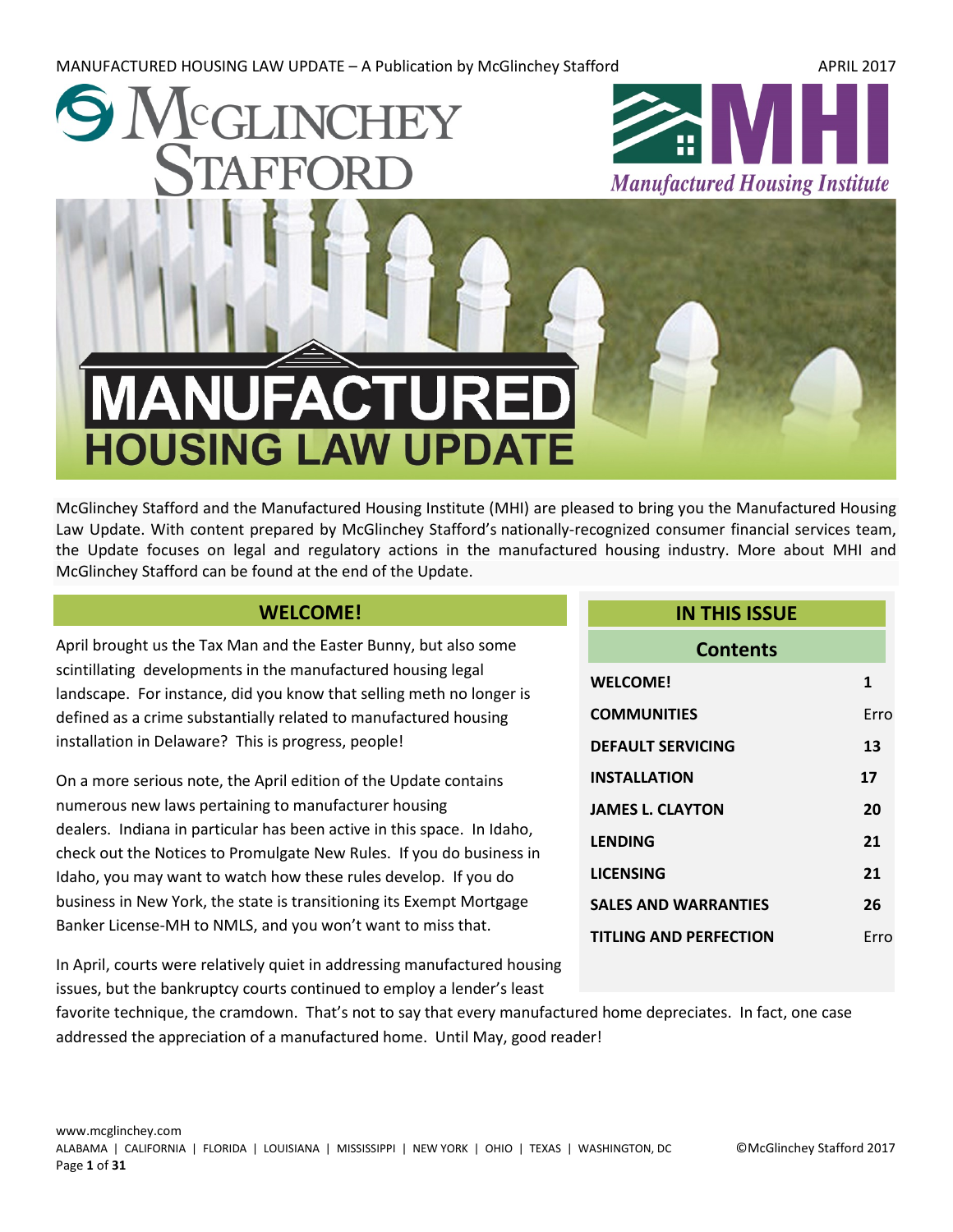# **COMMUNITIES**

#### <span id="page-1-0"></span>**CASE LAW**

#### **Discrimination – National origin**



|                  | CASE NAME: De Reyes v. Waples Mobile Home Park |
|------------------|------------------------------------------------|
|                  | Limited Partnership                            |
| DATF:            | 04/18/2017                                     |
| <i>CITATION:</i> | United States District Court, E.D. Virginia.   |
|                  | Slip Copy. 2017 WL 1384118                     |

Plaintiffs, eight current or former residents of Waples Mobile Home Park, filed a Complaint against the Park's owners and operators in response to defendants' enforcement of a policy that, in plaintiffs' view, (1) impermissibly discriminates on the basis of race, national origin, alienage, and citizenship, (2) violates the terms of their lease agreements, and (3) violates a Virginia statute regulating mobile home parks. Plaintiffs comprise four married couples, and each plaintiff is a non-citizen of Salvadorian or Bolivian national origin.

At the relevant time periods, the Policy required all applicants seeking to rent at the Park to provide government-issued photo identification and proof of lawful presence in the United States. Because the female plaintiffs entered the United States illegally, they could not satisfy the Policy.

The Court found that the record failed to show a prima facie case of race or national origin discrimination under the FHA or Virginia Fair Housing Law. Although plaintiffs, as Latinos, were members of a protected class who were denied the opportunity to renew housing rental agreements, the undisputed factual record disclosed that plaintiffs did not qualify to renew leases under the Policy and Park rules because some adult occupants in plaintiffs' households could not provide the requisite forms showing lawful status—a requirement that applied uniformly to every household and applicant seeking to rent at the Park.

The Court also found that the Policy's alleged disparate impact on Latinos did not support an inference of intentional discrimination on the basis of race or national origin. Defendants regularly rented to Latinos, and the majority of residents at the Park were Latino, notwithstanding the effects of the Policy. Defendants aimed their housing advertisements to Latinos and employed Latino Spanish-speakers at the Park. Any disparate effect on Latinos caused by the Policy was incidental to the Policy's lawful effect on all illegal aliens and reflected nothing more than the fact that many illegal aliens in the U.S. happen to be Latino. Thus, plaintiffs' FHA and VFHL claims failed not only at the prima facie stage, but also at the pretext stage.

The Complaint also alleged that the Policy reflected intentional discrimination on the basis of plaintiffs' alienage and non-citizenship. The Court found, however, that the Policy was facially neutral, as it required all applicants, including U.S. citizens, seeking to qualify for a lease to provide proof of lawful presence in the United States, and defendants continually rented to and contracted with non-citizens, including non-citizens of Latino national origin.

In sum, the Court found that no reasonable jury presented with this undisputed factual record could conclude that defendants engaged in intentional discrimination on the basis of race, national origin, alienage, or non-citizenship.

The Court denied the cross motions for summary judgment on the remaining claims arising under state law; an alleged violation of the Virginia Rental Act and breach of contract.

The Court found that there were genuine disputes of material fact whether the male plaintiffs' alleged misconduct—permitting their wives to live in the Park ostensibly without disclosing the wives' presence to defendants—posed a "threat to health or safety" such that defendants could have terminated plaintiffs' leases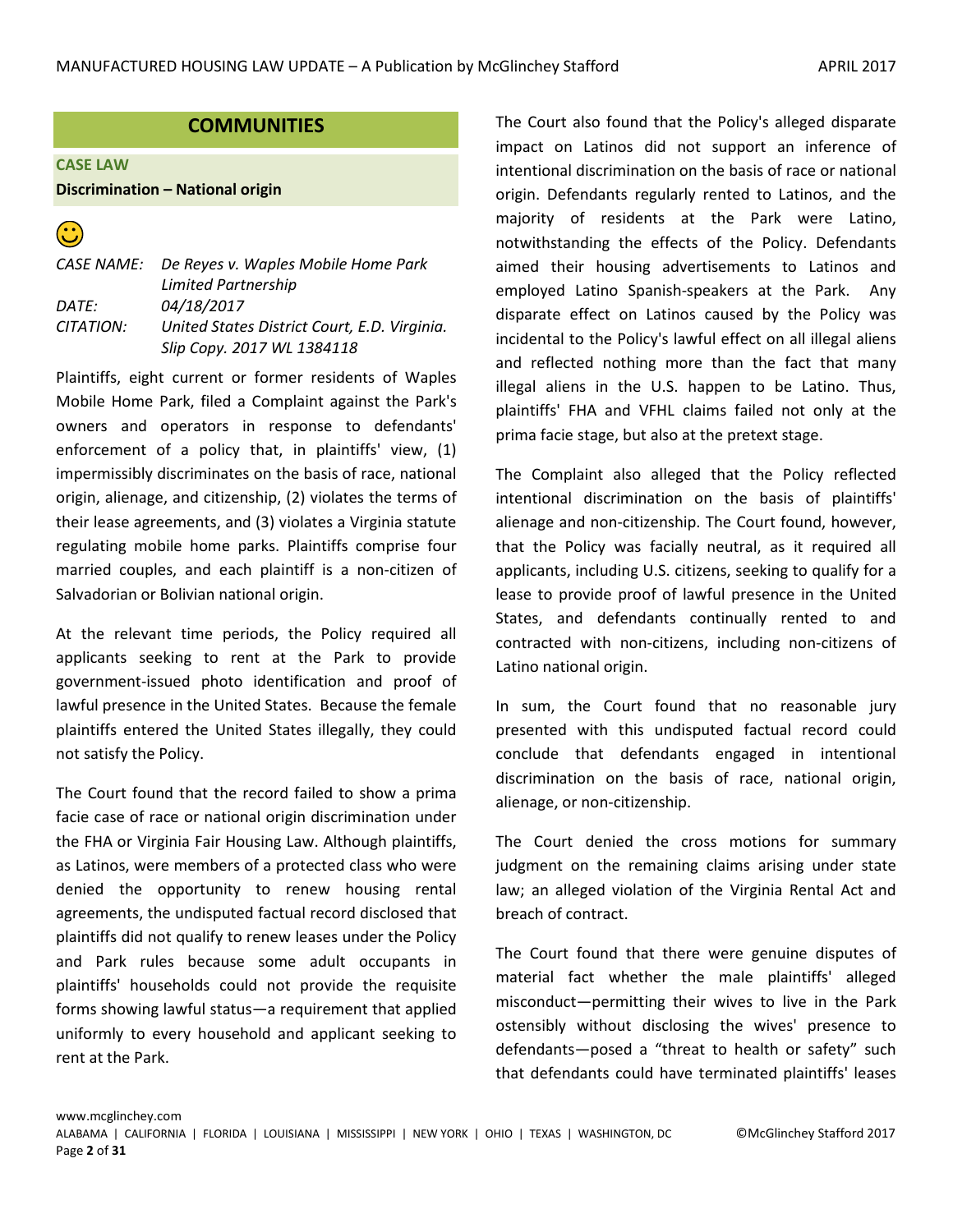without 60 days' notice. There was also a triable issue on the question of defendants' waiver, as there were factual disputes regarding whether defendants accepted rent payments despite "knowledge in fact" of the female plaintiffs' presence at the Park or plaintiffs' inability to satisfy the Policy.

# **LEGISLATION**

**Arkansas Refusal to vacate**



**(2)**<br>**2017 AR S 25**. Enacted 2/13/2017. Effective 7/31/2017.

Findings and legislative intent.

The General Assembly finds that:

The decision of the United States Court of Appeals, Eighth Circuit, in *Munson v. Gilliam, 543 F.2d 48 (8th Cir. 1976*), and the decision of the Arkansas Supreme Court in *Duhon v. State, 299 Ark. 503, 774 S.W.2d 830 (Ark. 1989*), upheld the constitutionality of Ark Code § 18-16-101;

The General Assembly amended Ark. Code § 18-16-101 in 2001;

In January 2015, the Circuit Court of Pulaski County, in *State of Arkansas v. Artoria Smith, Case No. CR 2014- 2707*, ruled that Ark. Code § 18-16-101, as amended, is unconstitutional; and

It is in the best interests of the people of the State of Arkansas for property owners to continue to have remedies against tenants who fail to pay rent for a dwelling house or other building but refuse to surrender possession of the dwelling house or other building.

It is the intent of the General Assembly by this act to amend Ark. Code § 18-16-101 so that the language of Ark. Code § 18-16-101 is exactly as was previously in effect when Ark. Code § 18-16-101 was upheld as constitutional in the *Munson* and *Duhon* decisions, and to eliminate the amendments to Ark. Code Ann. § 18-16101 that were found to be unconstitutional in the Smith decision.

The bill amends Ark. Code Ann. § 18-16-101, Failure to pay rent — Refusal to vacate upon notice — Penalty, to provide that:

(a) Any person who shall rent any dwelling house or other building or any land situated in the State of Arkansas and who shall refuse or fail to pay the rent therefor when due according to contract shall at once forfeit all right to longer occupy the dwelling house or other building or land.

(b)(1) If, after ten (10) days' notice in writing shall have been given by the landlord or the landlord's agent or attorney to the tenant to vacate the dwelling house or other building or land, the tenant shall willfully refuse to vacate and surrender the possession of the premises to the landlord or the landlord's agent or attorney, the tenant shall be guilty of a misdemeanor.

(2)(A) Upon conviction before any justice of the peace or other court of competent jurisdiction in the county where the premises are situated, the tenant shall be fined in any sum not less than one dollar (\$1.00) nor more than (adding, in any sum not less than one dollar (\$1.00) nor more than) twenty-five dollars (\$25.00) for each offense.

(B) Each day the tenant shall willfully and unnecessarily hold the dwelling house or other building or land after the expiration of notice to vacate shall constitute a separate offense.

Formerly, this section provided:

(a) Any person who shall rent any dwelling house or other building or any land situated in the State of Arkansas and who shall refuse or fail to pay the rent therefor when due according to contract shall at once forfeit all right to longer occupy the dwelling house or other building or land.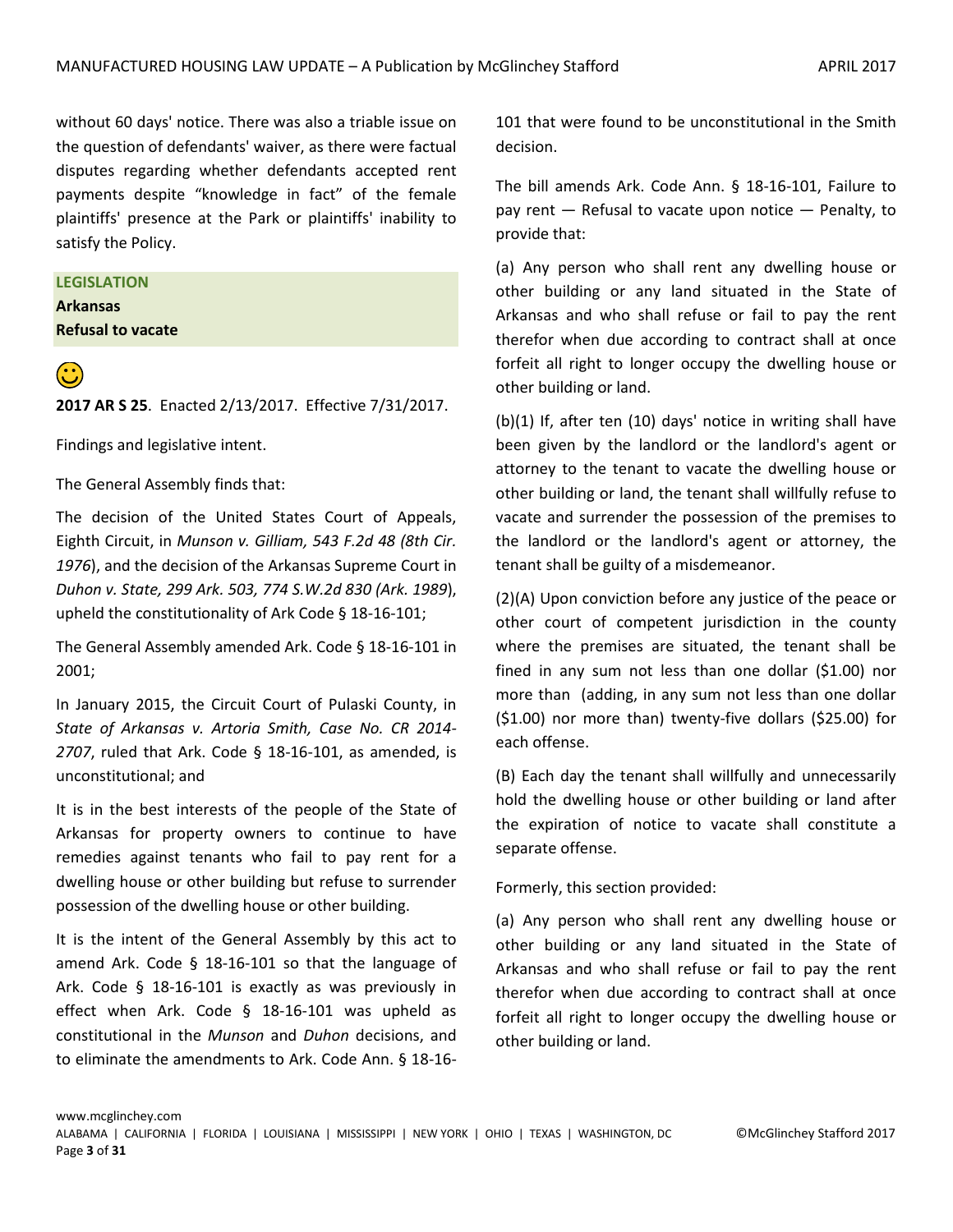(b)(1) If, after ten (10) days' notice in writing shall have been given by the landlord or the landlord's agent or attorney to the tenant to vacate the dwelling house or other building or land, the tenant shall willfully refuse to vacate and surrender the possession of the premises to the landlord or the landlord's agent or attorney, the tenant shall be guilty of a misdemeanor.

(2)Upon conviction before any justice of the peace or other court of competent jurisdiction in the county where the premises are situated, the tenant shall be fined twenty-five dollars (\$25.00) per day for each day that the tenant fails to vacate the premises.

(c)(1) Any tenant charged with refusal to vacate upon notice who enters a plea of not guilty to the charge of refusal to vacate upon notice and who continues to inhabit the premises after notice to vacate pursuant to subsection (b) of this section shall be required to deposit into the registry of the court a sum equal to the amount of rent due on the premises. The rental payments shall continue to be paid into the registry of the court during the pendency of the proceedings in accordance with the rental agreement between the landlord and the tenant, whether the agreement is written or oral.

(2)(A) If the tenant is found not guilty of refusal to vacate upon notice, the rental payments shall be returned to the tenant.

(B) If the tenant is found guilty of refusal to vacate upon notice, the rental payment paid into the registry of the court shall be paid over to the landlord by the court clerk.

(3) Any tenant who pleads guilty or nolo contendere to or is found guilty of refusal to vacate upon notice and has not paid the required rental payments into the registry of the court shall be guilty of a Class B misdemeanor.

**LEGISLATION Idaho Forcible detainer**

**<sup>2</sup>**<br>**2017 ID S 1120**. Enacted 4/6/2017. Effective 7/1/2017.

This bill amends Idaho Code § 6-302, Forcible Detainer Defined, to provide that every person is guilty of a forcible detainer who during the absence of the occupant (formerly, in the nighttime or during the absence ….) or property owner (adding, or property owner) of any lands, unlawfully enters upon real property, and who, after demand made for the surrender thereof (deleting, "for the period of five (5) days"), refuses to surrender the same to such former occupant or property owner. The occupant of real property, within the meaning of this subdivision, is one who, within five (5) days preceding such unlawful entry, was in the peaceable and undisturbed possession of such lands, regardless of whether the property was inhabited by the occupant of real property (adding, regardless of whether the property was inhabited by the occupant of real property).

The bill amends Idaho Code § 6-310, Action For Possession--Complaint—Summons, to add that in an action for possession against a defendant alleged to be occupying property as a result of forcible detainer, a property owner shall state in a verified complaint:

(a) A description of the premises with convenient certainty;

(b) That the defendant is in possession of the premises;

(c) That the defendant entered upon the premises and holds the premises by means of forcible detainer;

(d) That neither the property owner nor any agent thereof has ever entered into a lease or any other similar agreement with the defendant;

(e) That all notices required by law have been served upon the defendant in the required manner; and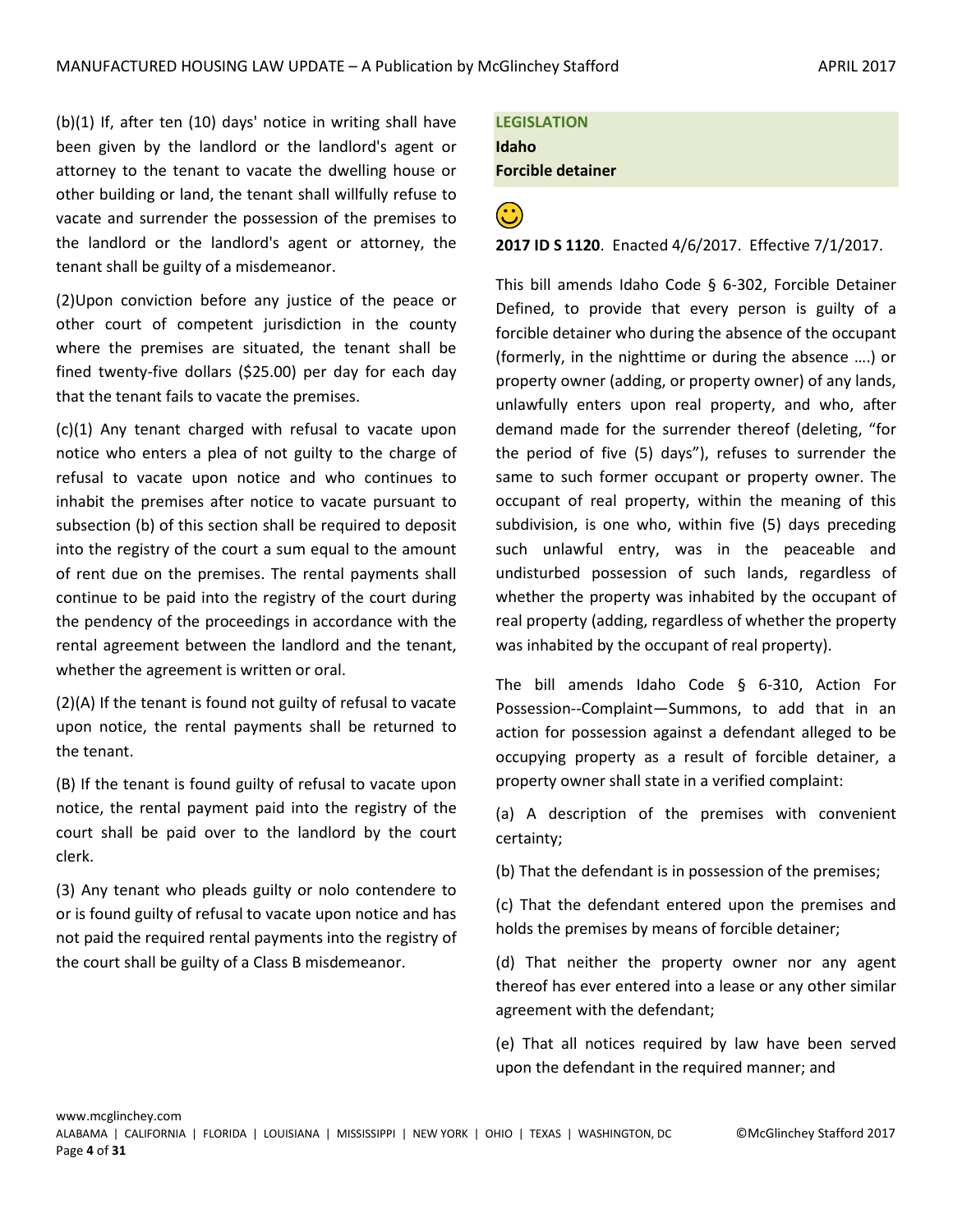(f) That the plaintiff is entitled to the possession of the premises.

Upon filing the complaint, a summons must be issued, served and returned as in other actions, provided, however, that at the time of issuance of the summons, the court shall schedule a trial within seventy-two (72) hours from the filing of the complaint, excluding weekends and official holidays. The service of the summons, complaint and notice of trial setting on the defendant shall be not less than twenty-four (24) hours before the time of trial appointed by the court.

If any property owner files an action for possession against a defendant alleged to be occupying the property as a result of forcible detainer when a landlord-tenant relationship existed with the defendant and/or in bad faith, said property owner shall be liable to the defendant for treble damages.

# **LEGISLATION**

**Indiana**

**Community sales of manufactured housing**



**2017 IN H 1119**. Enacted 4/24/2017. Effective 7/1/2017.

This bill amends Ind. Code § 9-13-2-42 to provide that the definition of "dealer" includes a person that:

(1) sells;

(2) offers to sell; or

(3) advertises for sale;

including directly by the Internet or other computer network, at least twelve (12) vehicles within a twelve (12) month period. The term includes a person that sells manufactured homes. A dealer must have an established place of business that meets the minimum standards prescribed by the secretary of state under rules adopted under IC 4-22-2.

The bill amends Ind. Code § 9-32-11-1 to include manufactured home dealers as persons who must be licensed to engage in the business of buying, selling, or manufacturing motor vehicles.

The bill also amends Ind. Code § 16-41-27-32 to provide that a government body may not regulate or restrict the ability of a:

(1) mobile home community:

- (A) owner; or
- (B) manager; or
- (2) manufactured home community:
- (A) owner; or
- (B) manager;

to obtain a dealer's license or to sell a mobile home or manufactured home located within the owner's or manager's mobile home community or manufactured housing community.

**LEGISLATION Indiana Taxes**



**(2017 IN S 455**. Enacted 4/28/2017. Effective as noted.

Effective  $1/1/2018$ , this bill amends Ind. Code § 6-1.1-1-8.4 to provide that "inventory" includes a mobile home or manufactured home that is owned and held for lease by the owner of the mobile home community, regardless of whether the mobile home that is held for lease is new or was previously owned.

Also effective  $1/1/2018$ , the bill amends Ind. Code § 6-1.1-1-9 to provide that the holder of the legal title to personal property, or the legal title in fee to real property, is:

(1) the owner of that property, if a title document is not ordinarily issued to an owner for that type of property; or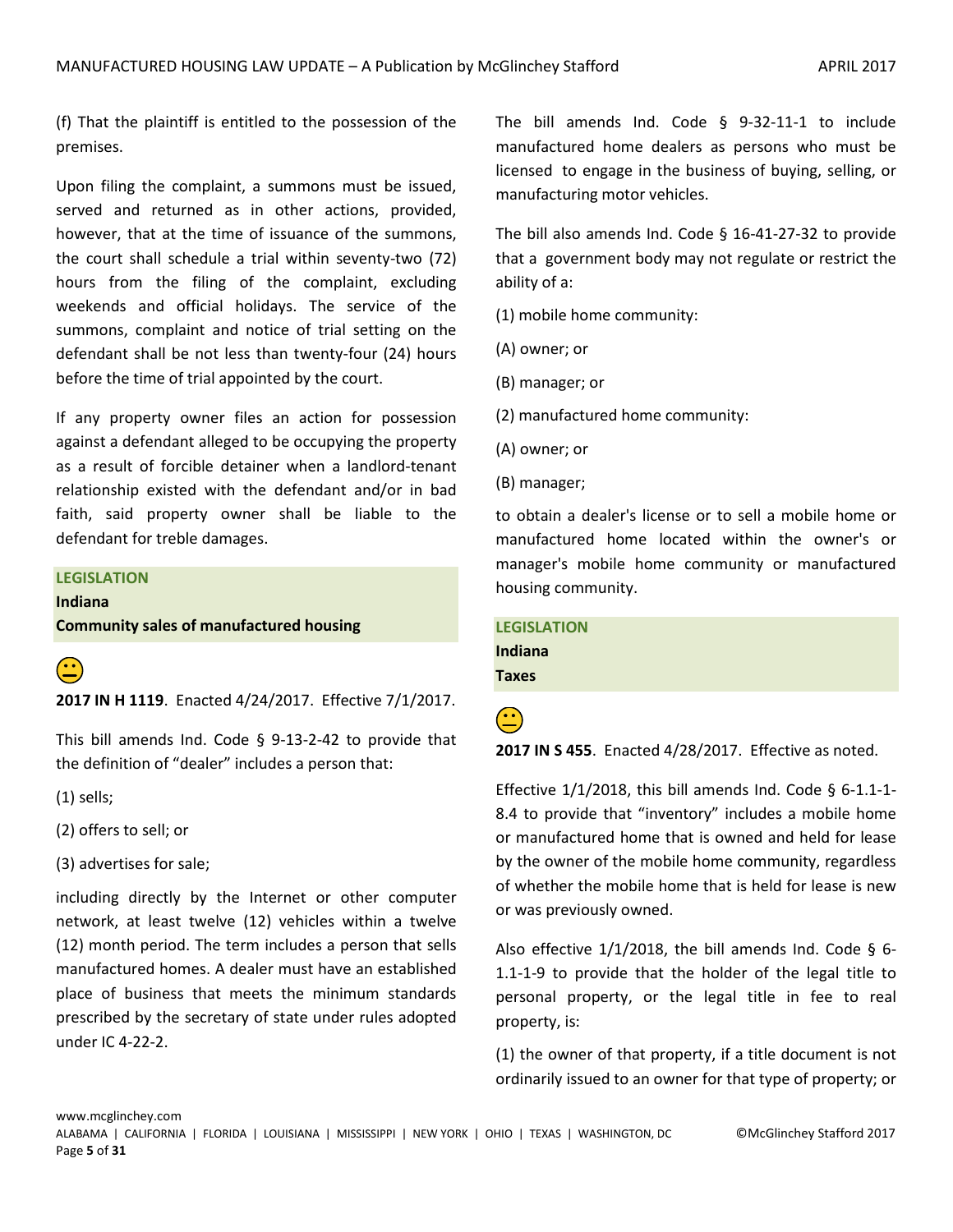(2) the owner of that property who is designated as the grantee, buyer, or other equivalent term in the title document or bureau of motor vehicles affidavit of sale or disposal, if a title document is ordinarily issued to an owner for that type of property.

Also effective  $1/1/2018$ , the bill amends Ind. Code § 6-1.1-2-4 to provide that a person owning a mobile home assessed as personal property on the assessment date of a year is liable for the taxes imposed for that year on the property.

Effective  $1/1/2018$ , the bill amends Ind. Code § 6-1.1-7-3 to provide that a person who places a mobile home or allows (formerly, permits) a mobile home to be placed on any land which the person owns, possesses, or controls shall report that fact to the assessor of the township in which the land is located, or the county assessor if there is no township assessor for the township, within thirty (30) (formerly, 10) days after the mobile home is placed on the land.

The bill also adds that, if a person that operates a mobile home community places a mobile home or allows a mobile home to be placed in the mobile home community, if a sale or lease of a mobile home previously held as inventory occurs, or if the status of a mobile home is changed to inventory, the person shall furnish the following information and other items to the assessor of the township in which the mobile home community is located, or the county assessor if there is no township assessor for the township, within thirty (30) days after the mobile home is placed in the mobile home community, the sale or lease of the mobile home occurs, or the change in status of the mobile home to inventory occurs:

(1) If applicable, notice of the sale or lease of the mobile home or the change in status of the mobile home to inventory.

(2) The name of the owner of the mobile home at the time the entry is made, as shown on the title to the mobile home.

(3) The vehicle identification number of the mobile home.

(4) A copy of the title held by the owner of the mobile home at the time the entry is made, or, if no title exists:

(A) a petition filed with a court requesting an order by the court for the title of the mobile home; or

(B) a bureau of motor vehicles affidavit of sale or disposal.

(5) A copy of the most recent permit issued to the owner of the mobile home or issued under section 10 of Chapter 7 (Taxation of Mobile Homes), if applicable.

The bill provides that the thirty (30) (formerly, 10) day period specified above commences the day after the day that the mobile home is placed upon the land.

Effective  $1/1/2018$ , the bill amends Ind. Code § 6-1.1-7-10 to require that the person requesting a permit to move a mobile home has a state issued title, a court order, or a bureau of motor vehicles affidavit of sale or disposal.

A county treasurer is not liable for the county treasurer's good faith efforts to collect taxes that are due and payable for a mobile home. Good faith efforts include the refusal to issue a permit until all property taxes that are due and payable for a mobile home are paid to the county treasurer.

Effective  $1/1/2018$ , the bill amends Ind. Code § 6-1.1-7-11 to provide that the person who is engaged to move a mobile home shall visibly display (formerly, retain possession of) the permit to move the mobile home while the mobile home is in transit.

Effective immediately, the bill amends Ind. Code § 6-1.1- 7-15 to provide that the holder of a bureau of motor vehicles affidavit of sale or disposal for a mobile home or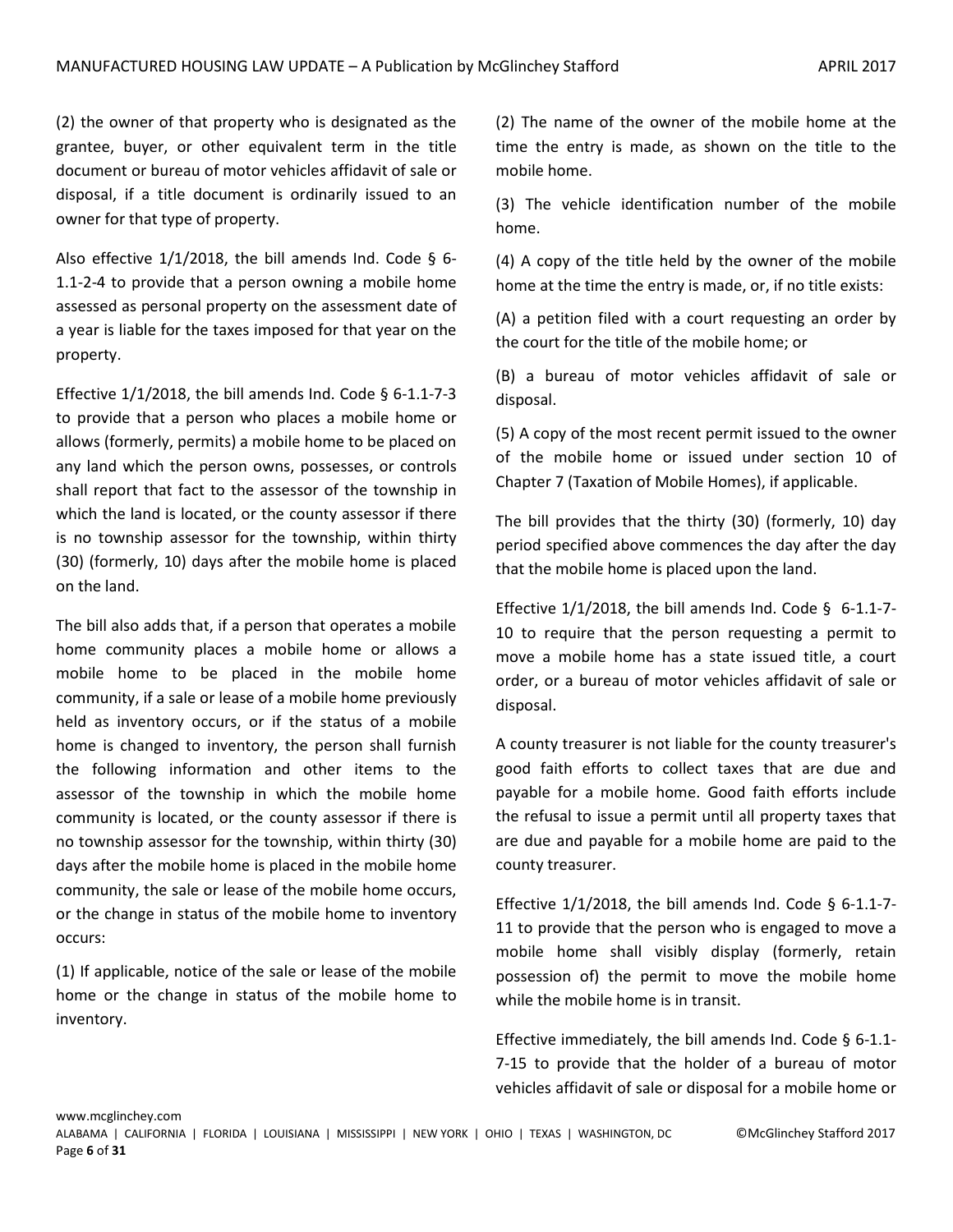manufactured home that has deteriorated to a degree that it can no longer provide suitable protection from the elements as to be used as a primary place of residence, that has little or no value as a structure to be rehabilitated for use as a primary place of residence, on which personal property tax liability has been imposed in an amount that exceeds the estimated resale value of the mobile home or manufactured home and that has been abandoned in a licensed mobile home community may submit a written request to the county assessor for the county where the mobile home or manufactured home is located requesting that personal property tax liability imposed on the mobile home or manufactured home be waived.

Effective  $7/1/2017$ , the bill adds Ind. Code § 6-1.1-23-0 to provide that, after December 31, 2017, a county treasurer may collect delinquent property taxes, penalties, and collection expenses that are attributable to a mobile home assessed as personal property by using the procedures of this chapter or IC 6-1.1-23.5. However, after a county treasurer has initiated an action under this chapter or IC 6-1.1-23.5 to collect the delinquent property taxes, penalties, and collection expenses owed by a taxpayer for a mobile home assessed as personal property, the county treasurer shall continue to use the procedures of the chapter under which the action was initiated until the delinquent property taxes, penalties, and collection expenses are paid in full or the mobile home is sold or otherwise disposed of.

Effective 1/1/2018, the bill adds Ind. Code § 6-1.1-23.5 , Chapter 23.5, Collection of Delinquent Personal Property Taxes Attributable to a Mobile Home, to provide that a county treasurer may elect to use the procedures of this chapter to collect delinquent personal property taxes, penalties, and collection expenses that are attributable to a mobile home assessed as personal property.

The bill provides that, after a county treasurer prepares a tentative auction list, the county treasurer shall serve a

written demand upon each taxpayer on the list. The written demand may be served upon the taxpayer.

A county treasurer may enter into an agreement with a taxpayer on the tentative auction list under section 4 of this chapter that allows the taxpayer to pay the taxpayer's delinquent personal property taxes, penalties, and collection expenses in installments.

Each year, the county executive or the county executive's designee may:

(1) after January 1; and

(2) not later than sixty (60) days after the county treasurer issues a written demand required under this chapter;

certify to the county treasurer that a mobile home is not suitable for tax sale. The certification must identify the names and addresses of each person with a substantial property interest of record. When making the application for judgment under this chapter, the county treasurer shall include a list of the mobile homes certified as not suitable for tax sale and the names and addresses of each person with a substantial property interest of record in the certified mobile homes that was provided to the county treasurer with the certification.

Not later than ten (10) days after making the certification, the county executive or the county executive's designee shall provide a notice to each person with a substantial property interest of record in the mobile home.

At least sixty (60) days after the date on which the written demands are issued by a county treasurer, the county treasurer shall prepare a notice that declares the county treasurer's intention to sell the mobile homes on the tentative auction list.

At least twenty-one (21) days before the earliest date on which the application for judgment and order for sale of mobile homes eligible for sale may be made, the county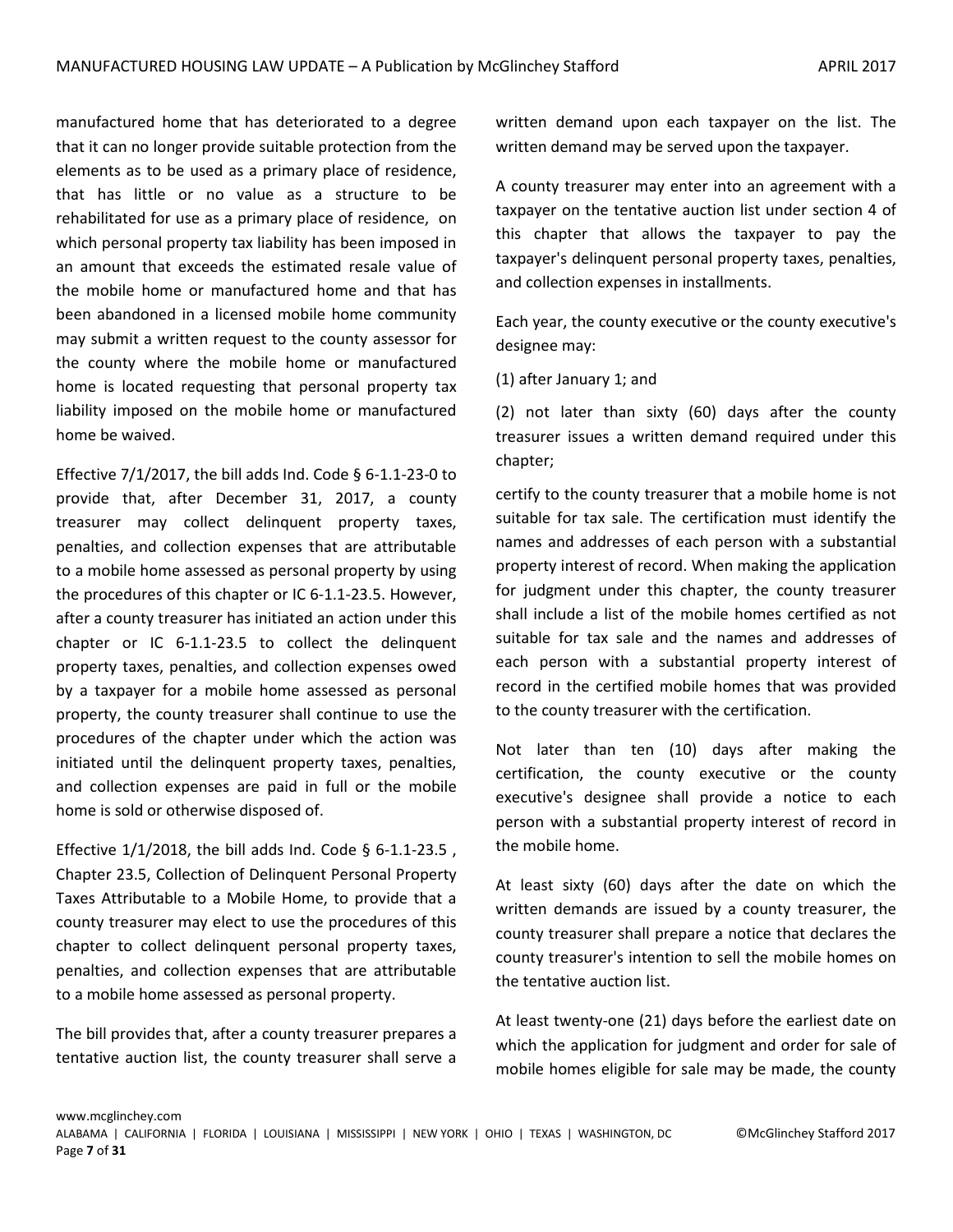treasurer shall send a notice of the sale by certified mail, return receipt requested, and by first class mail to:

(1) the owner of record of the mobile home with a single owner; or

(2) at least one (1) of the owners, as of the date that the tentative auction list is initially prepared under section 4 of this chapter, of a mobile home with multiple owners.

Annually, each county treasurer shall make application for judgment and order for sale. The county treasurer shall make the application as one (1) cause of action to a court with jurisdiction. The application must include the names of at least one (1) of the owners of each mobile home, the dates of mailing of the notice required by this chapter, as applicable, the dates of publication required the chapter, and the affidavit and corrected tentative auction list.

Any objection to the application for judgment and order of sale shall be filed with the court on or before the earliest date on which the application may be made as set forth in the notice required under this chapter. The county treasurer for the county where the mobile home is located is entitled to receive all pleadings, motions, petitions, and other filings related to an objection to the application for judgment and order of sale.

At least three (3) days before the advertised date of the tax sale, the court shall enter judgment for those taxes, penalties, and costs that appear to be due. This judgment is considered a judgment against each taxpayer for the taxpayer's delinquent personal property taxes, penalties, and collection expenses that are attributable to the taxpayer's mobile home.

If written objections are timely filed, the court shall conduct a hearing on the written objections at least seven (7) days before the advertised date of the auction.

At least seven (7) days before the date set for the hearing, notice of the date, time, and place of the hearing shall be provided by the court.

Except as otherwise provided, the county treasurer shall, at the time and place designated in the notice, sell at public auction to the highest bidder each mobile home that is specified in the order for sale.

Effective 1/1/2018, the bill amends Ind. Code § 16-41-27- 31 to provide that after December 31, 2019, entries made in the register to be maintained by each mobile home community operator for inspection by the township assessor or county assessor responsible for assessing mobile homes and manufactured homes located in the mobile home community and by the state department, must contain the following for each mobile home and manufactured home in a mobile home community:

(1) The name of the owner of the mobile home or manufactured home at the time the entry is made, as shown on the title to the mobile home or manufactured home.

(2) The vehicle identification number of the mobile home or manufactured home.

(3) Beginning after September 30, 2020, a copy of the title held by the owner of the mobile home or manufactured home at the time the entry is made.

The bill also provides that, effective 7/1/2017, before January 1, 2018, the bureau of motor vehicles and the Indiana archives and records administration shall update the records retention schedule for titles of mobile homes and manufactured homes to provide for a retention period of twenty (20) years for titles of mobile homes and manufactured homes.

**LEGISLATION Kentucky "Protected tenants"**

 **2017 KY H 309**. Enacted 4/11/2017. Effective 6/29/2017.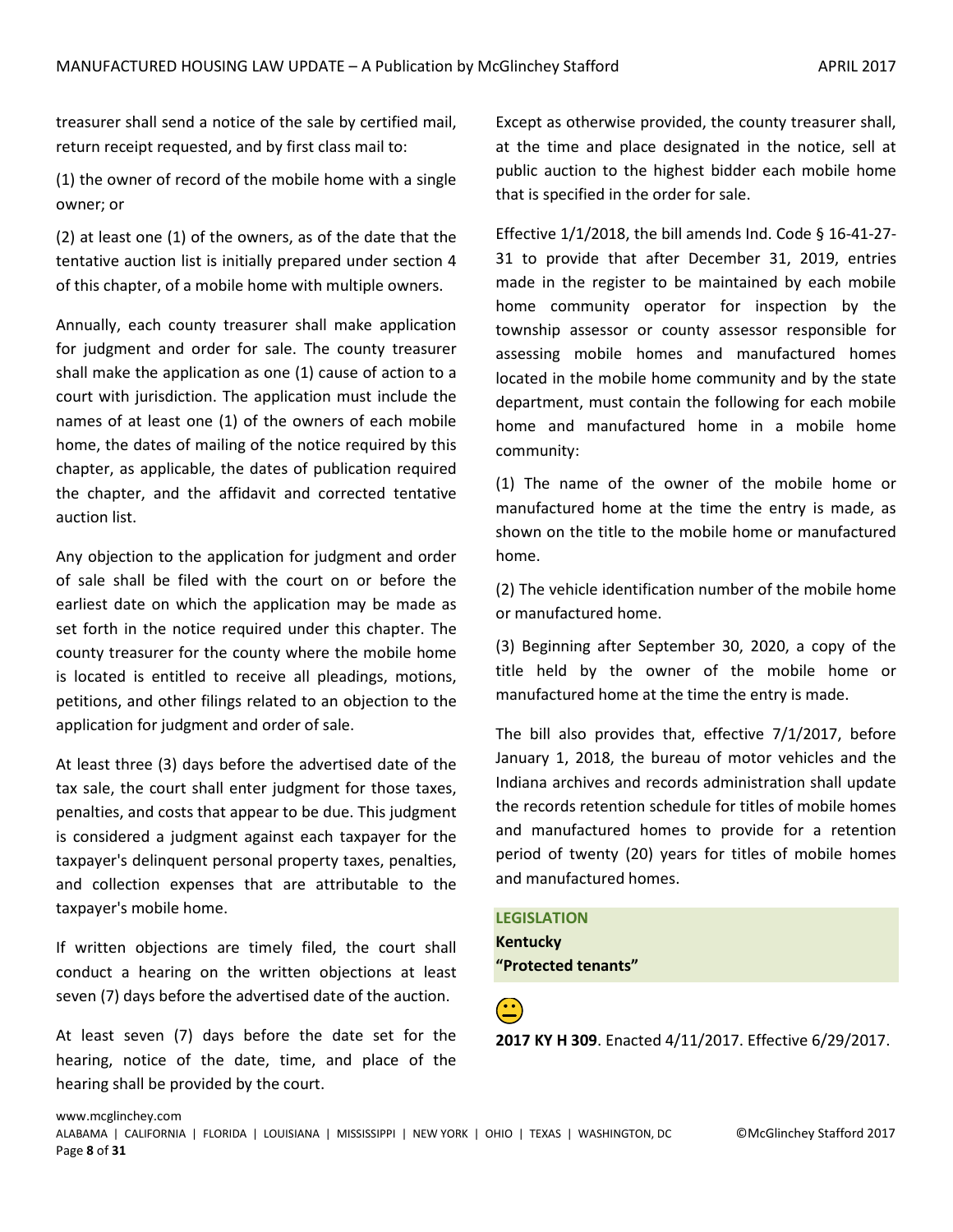This bill adds a new section to KRS Chapter 383, applicable only to leases or rental agreements created or renewed on or after the effective date of the Act, to provide that "protected tenant" means a residential rental or leased housing tenant, applicant for tenancy, or a tenant with a minor household member, who is protected by a valid domestic violence order or interpersonal protective order.

"Named individual" means a person identified in protective orders as restrained from contact with the protected tenant.

The bill provides that a landlord shall not terminate, fail to renew, refuse to enter into, or otherwise retaliate in the renting or leasing of a residence because of the person's status as a protected tenant.

After informing the landlord of an intention to install a new lock, a protected tenant at his or her expense, may install a new lock to his or her dwelling.

The tenant shall provide a key to the new lock to the landlord upon request.

Regardless of any provision in the lease or rental agreement, the landlord may refuse to provide a key to the new lock to a named individual, even if the named individual is a party to the lease or rental agreement.

A named individual who has been excluded from leased or rented property under this section remains liable for rent.

For a protected tenant who obtains a valid protective order after entering into a lease or rental agreement, the lease or rental agreement may be terminated by providing the landlord with:

1. Written notice of termination to be effective on a date stated in the notice that is at least thirty (30) days after the landlord's receipt of the notice; and

2. A copy of the valid protective order.

For a protected tenant who obtains a valid protective order before entering into a lease or rental agreement, the lease or rental agreement may be terminated by:

1. Providing the landlord with written notice of termination to be effective on a date stated in the notice that is at least thirty (30) days after the landlord's receipt of the notice;

2. Attaching a copy of the valid protective order; and

3. Demonstrating a safety concern to the landlord that arises after execution of the lease.

Upon termination of a lease or rental agreement under this section, the released protected tenant shall:

1. Be liable for the rent due under the lease or rental agreement prorated to the effective date of the termination and payable at the time that would have been required by the terms of the lease or rental agreement;

2. Not receive a negative credit entry, a negative character reference, or be liable for any other rent or fees due solely to the early termination of the tenancy; and

3. Not be subject to any damages or penalties if a lease or rental agreement is terminated under this subsection fourteen (14) or more days prior to occupancy.

Regardless of whether the named individual is a party to a lease or rental agreement terminated under this subsection, the named individual:

1. Is deemed to have interfered with the terminated lease or rental agreement between the landlord and tenant; and

2. Shall be civilly liable for all economic losses incurred by the landlord for the early lease termination, including unpaid rent, early lease termination fees, commissions and advertising costs incurred in reletting the premises, costs to repair damages to the premises, or any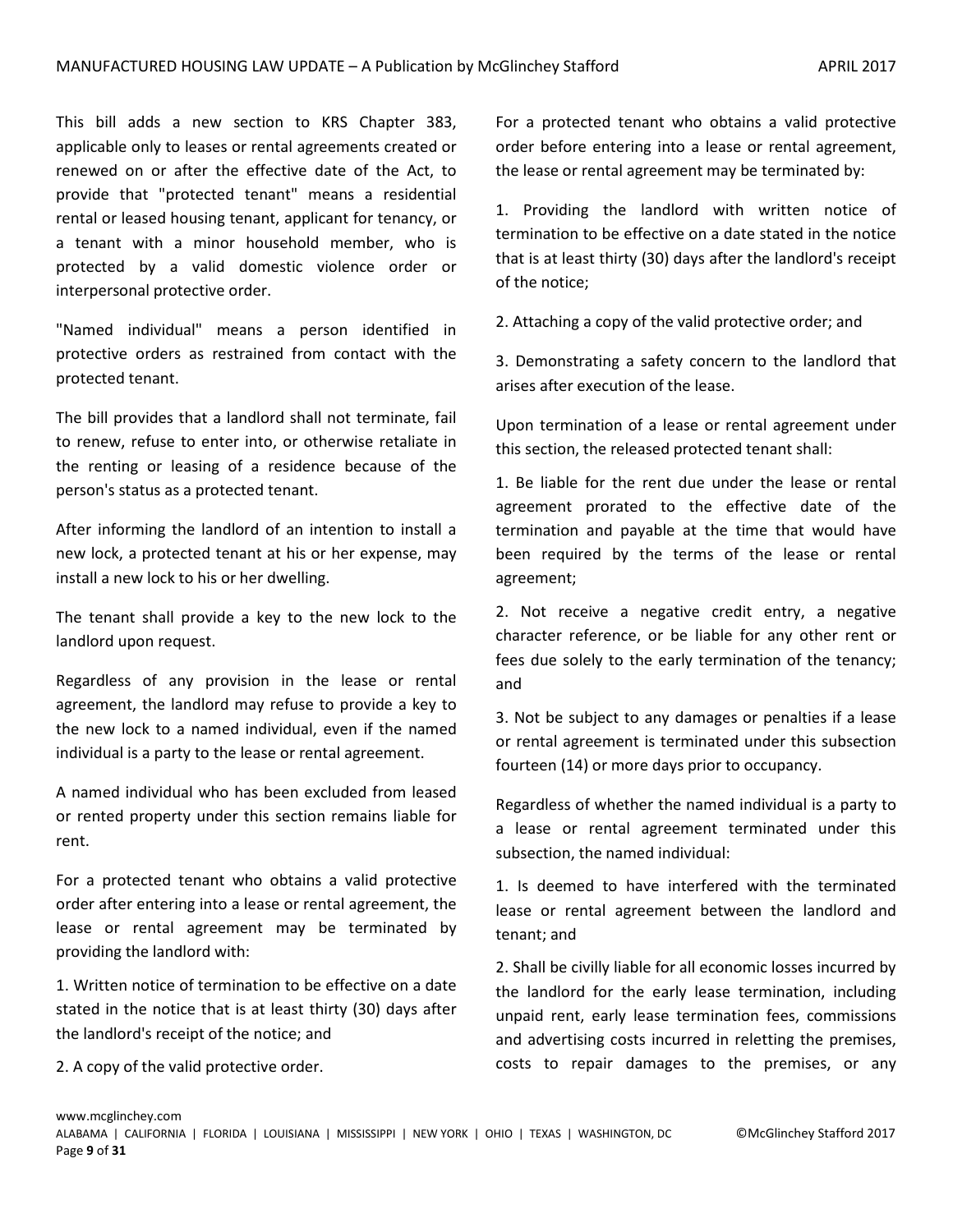reductions in rent previously granted to the protected tenant.

Regardless of conflicting provisions in a named individual's rental agreement or lease, if a named individual and a protected tenant are co-tenants, a landlord may:

(a) Refuse access to the property by a named individual unless the named individual is specifically permitted access by court order; and

(b) Pursue all available legal remedies against the named individual, including:

1. Termination of the named individual's rental agreement or lease;

2. Eviction of the named individual, whether or not a lease or rental agreement between the landlord and the named individual exists; and

3. Action for damages against the named individual for any unpaid rent owed by the named individual or any damages resulting from a violation of a valid protective order.

Notwithstanding the release of a protected tenant or an exclusion of a named individual from a lease or rental agreement under this section, if there are any remaining tenants residing in the dwelling unit, the tenancy shall continue for those tenants.

A landlord is immune from civil liability if the landlord in good faith acts in accordance with this section.

The bill adds another new section to KRS Chapter 383 to provide that a landlord shall not include in a residential rental agreement or lease for housing a provision authorizing the landlord to terminate the agreement or to impose a penalty on a tenant for requests made by the tenant for assistance from peace officers or other assistance in response to emergencies.

This section shall apply only to leases or rental agreements created or renewed on or after the effective date of this Act.

**LEGISLATION Maryland St. Mary's County**

 **2017 MD H 163 and 2017 MD S 162**. Enacted 4/18/2017. Effective 10/1/2017.

St. Mary's County - Mobile Home Parks - Repeal

The purpose of this bill is to repeal certain provisions of law that relate to the licensing and operation of mobile home parks in St. Mary's County, repealing the Public Local Laws of St. Mary's County, §§ 136-1 through 136-4, 136-7, 136-11, and 136-13 through 136-19 and "Chapter 136. Trailers."

**LEGISLATION North Dakota Service animals**

 **2017 ND H 1272**. Enacted 4/12/2017. Effective 8/1/2017.

This bill relates to reasonable accommodations for service animals in rental dwelling units.

The bill amends N.D. Cent. Code § 47-16-07.5, Disability documentation for service or assistance animal in rental dwelling, to provide that reliable supporting documentation may be provided by a physician or medical professional who does not operate in the state solely to provide certification for service or assistance animals.

The bill also adds N.D. Cent. Code § 47-16-07.6, Service animals-Housing-Penalties for furnishing fraudulent disability documentation, to provide that an individual is guilty of an infraction if the individual, in an attempt to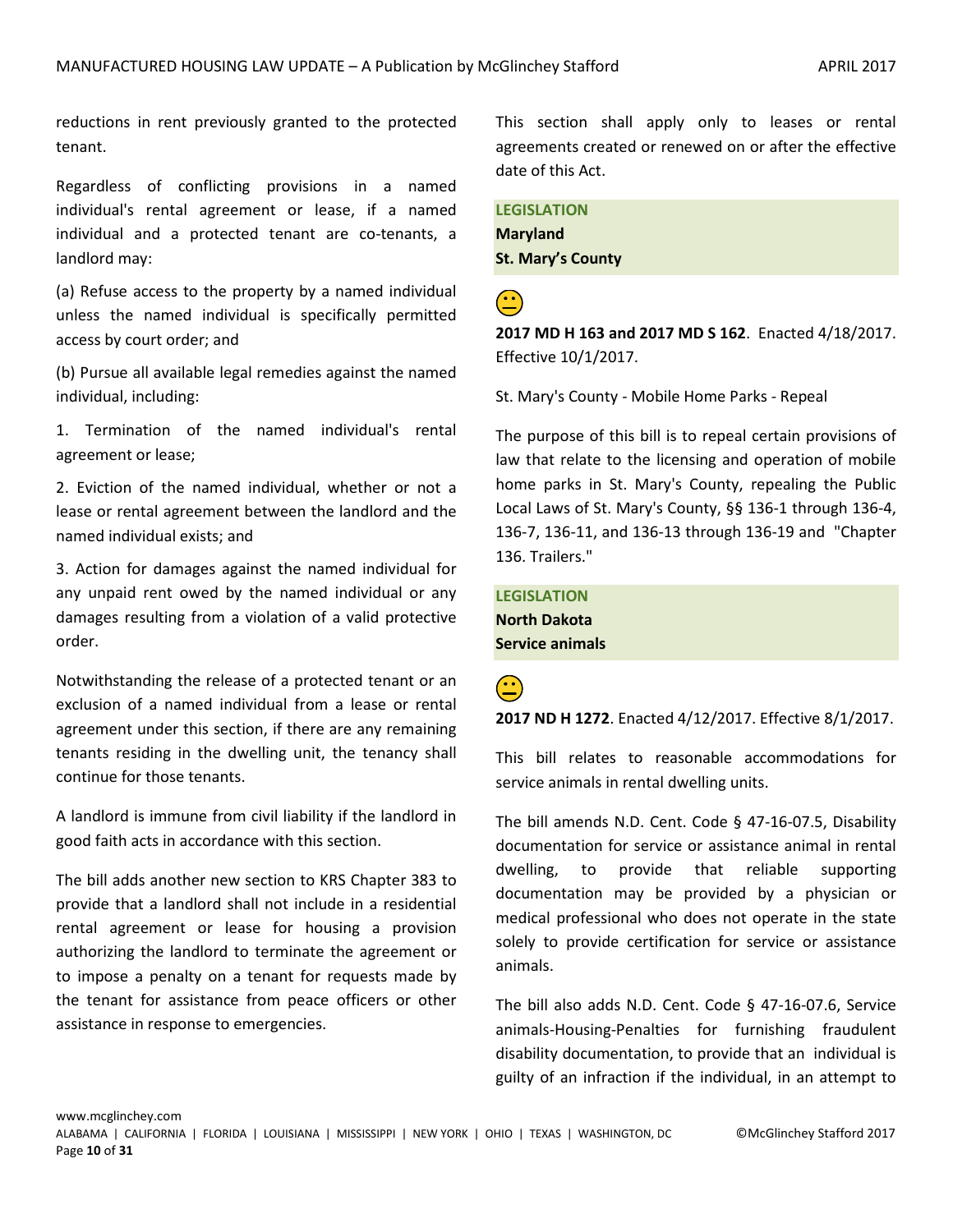obtain a reasonable housing accommodation under section 47-16-07.5, knowingly makes a false claim of having a disability that requires the use of a service animal or assistance animal or knowingly provides fraudulent supporting documentation in connection with such a claim.

If the individual pleads guilty or is convicted of an offense relating to fraudulent documentation, a lessor may evict a lessee and the lessor is entitled to a damage fee, not to exceed one thousand dollars, from a lessee if the lessee provides fraudulent disability documentation indicating a disability requiring the use of a service animal or assistance animal.

#### **LEGISLATION**

**Oklahoma Personal property taxes**



**(<u><sup>23</sup></u>)**<br>**2017 OK S 91**. Enacted 4/13/2017. Effective 11/1/2017.

This bill amends Okla. Stat. tit. 68, § 3106 to provide that if personal property taxes become delinquent on a manufactured home that is located on property not owned by the owner of the manufactured home and the county treasurer provides notice pursuant to Sections 3102 and 3103 of this title, such notice shall also be sent to the last-known address of the owner of the real property on which the manufactured home is located.

#### **LEGISLATION**

**Utah Criminal history of tenants**



### **2017 UT H 178**. Enacted 3/20/2017. Effective 5/9/2017.

This bill amends Utah Code Ann. § 10-1-203.5 to prohibit a municipality from requiring a residential landlord to deny tenancy based on the individual's criminal history unless a halfway house is located within the municipality.

Formerly, this subsection prohibited a municipality from requiring a residential landlord to deny tenancy to an individual released from probation or parole whose conviction date occurred more than four years before the date of tenancy.

### **LEGISLATION**

**Vermont**

**"Business days" - Writs of possession**

#### **2017 VT H 4**. Enacted 5/1/2017. Effective 7/1/2017.

The purpose of this bill is to make clear that when the Vermont statutes establish periods of time of less than 11 days in court proceedings, the period of time means less than 11 business days.

The bill makes amendments to several sections by either changing the time period from 10 days to 14 days, or by specifying "business" days, including:

Vt. Stat. Ann. tit. 12, § 2796, REDEMPTION-BOND; WRIT OF POSSESSION; ACCOUNTING BY PURCHASER FOR RENTS AND PROFITS – to provide that when real estate is sold on execution, the debtor or person claiming under him or her may redeem the same at any time within six months from the date of such sale. He or she shall file a bond within 14 (formerly, 10) days after such sale with the clerk of the court or magistrate who issued such execution, to the purchaser, in a penal sum that the clerk or magistrate shall order, conditioned in case he or she does not redeem the property to pay the purchaser the fair rents and profits of such premises and commit no waste on the same, which bond shall be approved by the clerk or magistrate.

Vt. Stat. Ann. tit. 12, § 4853a, PAYMENT OF RENT INTO COURT; EXPEDITED HEARING – to provide that a hearing on the motion shall be held any time after 14 (formerly, 10) days' notice to the parties. If the tenant appears at the hearing and has not been previously defaulted, the court shall not enter judgment by default unless the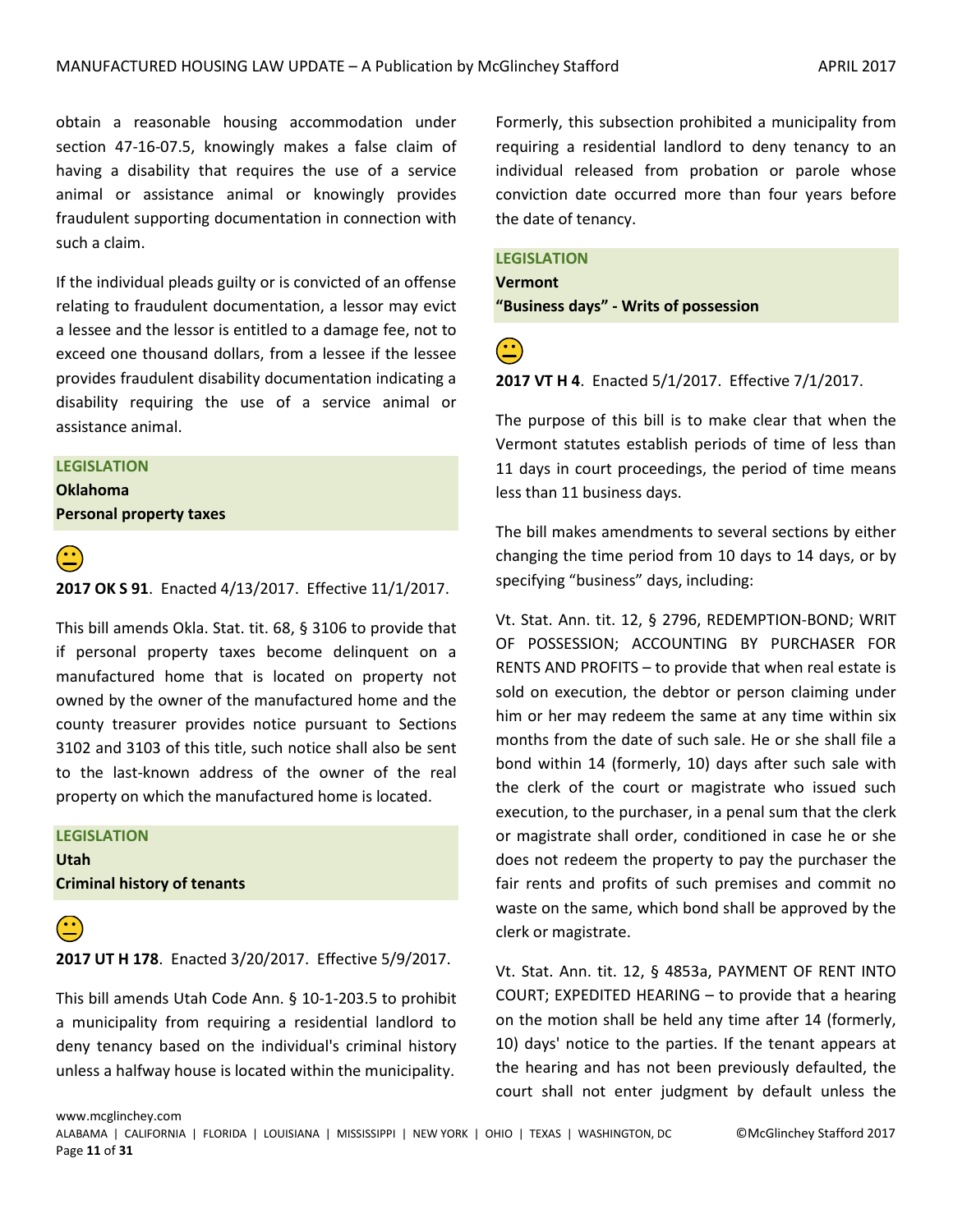tenant fails to file a written answer within 14 (formerly, 10) days after the hearing. Any rent escrow order shall remain in effect notwithstanding the issuance of a default judgment but shall cease upon execution of a writ of possession.

If the tenant fails to pay rent into court in the amount and on the dates ordered by the court, the landlord shall be entitled to judgment for immediate possession of the premises. The court shall forthwith issue a writ of possession directing the sheriff of the county in which the property or a portion thereof is located to serve the writ upon the defendant and, not earlier than five business days (adding, "business") after the writ is served, or, in the case of an eviction brought pursuant to 10 V.S.A. chapter 153, 30 days after the writ is served, to put the plaintiff into possession.

Vt. Stat. Ann. tit. 12, § 4854, JUDGMENT FOR PLAINTIFF; WRIT OF POSSESSION – to provide that a writ of possession shall issue on the date judgment is entered, unless the court for good cause orders a stay. The writ shall direct the sheriff of the county in which the property or a portion thereof is located to serve the writ upon the defendant and, not earlier than 14 (formerly, 10) days after the writ is served, to put the plaintiff into possession.

Vt. Stat. Ann. tit. 12, § 4914, COMPLAINT AND WARRANT – to provide that, when a complaint is formally made in writing, to a district judge of such unlawful or forcible entry or detainer, he or she shall issue a warrant returnable within such county not less than six business days (adding, "business") thereafter, which shall be directed to the sheriff, commanding such officer to apprehend the person against whom such complaint is made and bring him or her before the district judge having jurisdiction.

Vt. Stat. Ann. tit. 12, § 4933 – to provide that acceptance of a foreclosure complaint by the court clerk that, due to a good faith error or omission by the plaintiff or the clerk, does not contain the certification required in subsection (a) of this section shall not invalidate the foreclosure proceeding, provided that the plaintiff files the required notice with the Commissioner within 14 (formerly, 10) days of obtaining knowledge of the error or omission.

Vt. Stat. Ann. tit. 27, § 372, PROCEEDINGS WHEN GRANTOR REFUSES TO ACKNOWLEDGE-SUMMONS – to provide that when a grantor or lessor refuses to acknowledge his or her deed, the grantee or lessee, or a person claiming under him or her, may apply to a district judge who shall thereupon issue a summons to the grantor or lessor to appear at a certain time and place before him or her to hear the testimony of the subscribing witnesses to the deed. Such summons, with a copy of the deed annexed, shall be served like a writ of summons, seven business days (adding, "business") at least before the time therein assigned for proving the deed.

Vt. Stat. Ann. tit. 27, § 378, EFFECT OF RECORDING UNACKNOWLEDGED DEED – to provide that a person interested in a deed or lease not acknowledged may cause the deed or lease to be recorded without acknowledgment before or during the application to the court, or the proceedings before any of the authorities named in sections 371-376 of this title; and, when so recorded in the proper office, it shall be as effectual as though the same had been duly acknowledged and recorded for 60 days thereafter. If such proceedings for proving the execution of the deed are pending at the expiration of such 60 days, the effect of such record shall continue until the expiration of six business days (adding, "business") after the termination of the proceedings.

**LEGISLATION Virginia Foreclosure - Tenants**

**(<u>2)</u>**<br>2016 VA H 1623. Enacted 2/20/2017. Effective 7/1/2017.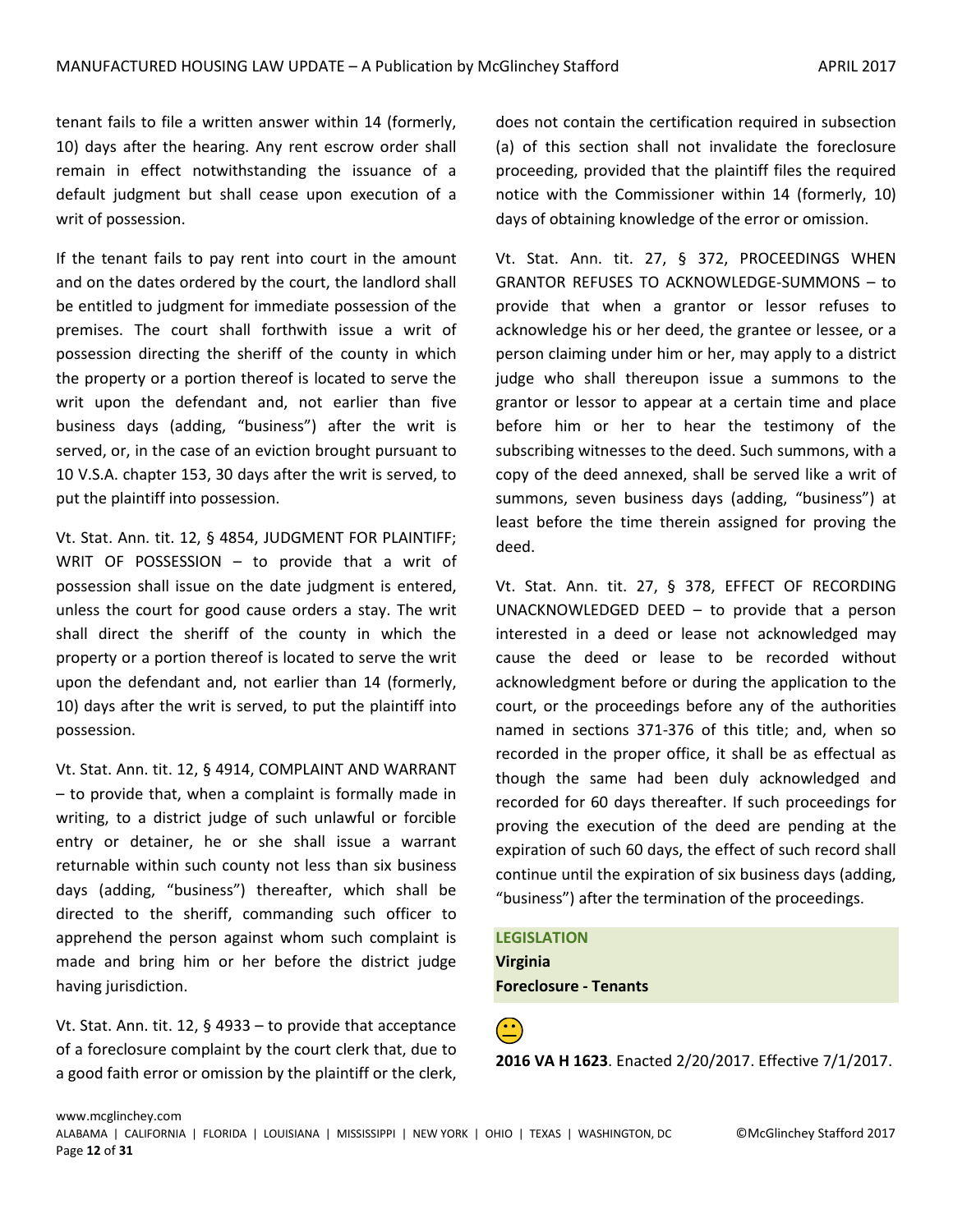This bill amends Va. Stat. Ann. § 55-225.10 to provide that if there is in effect at the date of a foreclosure sale a tenant in a residential dwelling unit foreclosed upon, the foreclosure shall act as a termination of the rental agreement by the owner. In such case, the tenant may remain in possession of such dwelling unit as a month-tomonth tenant on the terms of the terminated rental agreement until the successor owner gives a notice of termination of such month-to-month tenancy. If the successor owner elects to terminate the month-tomonth tenancy, written notice of such termination shall be given in accordance with the rental agreement, or the provisions of Section 55-222 or 55-248.6, as applicable.

Unless or until the successor owner terminates the month-to-month tenancy, the terms of the terminated rental agreement remain in effect except that the tenant shall make rental payments (i) to the successor owner as directed in a written notice to the tenant in this subsection; (ii) to the managing agent of the owner, if any, or successor owner; or (iii) into a court escrow account pursuant to the provisions of Section 55-225.12; however, there is no obligation of a tenant to file a tenant's assertion and pay rent into escrow. Where there is not a managing agent designated in the terminated rental agreement, the tenant shall remain obligated for payment of the rent but shall not be held to be delinquent or assessed a late charge until the successor owner provides written notice identifying the name, address, and telephone number of the party to which the rent should be paid.

The successor owner may enter into a new rental agreement with the tenant in the dwelling unit, in which case, upon the commencement date of the new rental agreement, the month-to-month tenancy shall terminate.

The bill also amends Va. Stat. Ann. § 55-507, Transfer of deposits upon purchase, to provide that if the current owner has entered into a written property management agreement with a managing agent, the current owner

shall give written notice to the managing agent requesting payment of such security deposits to the current owner prior to settlement with the new owner. Upon receipt of the written notice, the managing agent shall transfer the security deposits to the current owner and provide written notice to each tenant that his security deposit has been transferred to the new owner in accordance with this section.

# **DEFAULT SERVICING**

# <span id="page-12-0"></span>**CASE LAW**

**Bankruptcy – Purchase money security interest** 

# $\left( \frac{1}{2} \right)$

| CASE NAME: In re Jett |                                      |
|-----------------------|--------------------------------------|
| DATE:                 | 01/04/2017                           |
| CITATION:             | United States Bankruptcy Court, S.D. |
|                       | Mississippi. 563 B.R. 206            |

On January 14, 2015, prior to filing bankruptcy, the Jetts obtained a loan from Community Bank for \$20,915.41 to purchase a 2013 Dodge Avenger and gave Community Bank a security interest in the vehicle ("the first secured loan"). On February 19, 2015, Community Bank made an unsecured loan to the Jetts in the amount of \$4,277.80, and, on August 20, 2015, Community Bank made a second unsecured loan to the Jetts in the amount of \$2,777.90. Community Bank made one more loan to the Jetts ("the second secured loan").

On April 28, 2016, the debtors renewed the original January 14, 2015 loan in the amount of \$20,790.50. The renewal loan remained secured by the 2013 Dodge Avenger. Proceeds from the renewal loan in the amounts of \$2,037.63 and \$2,032.15 were used to pay off the two unsecured loans.

The Jetts filed a Chapter 13 on September 1, 2016. The Jetts listed the Avenger, valued at \$10,012.50, with a secured claim held by Community Bank in the amount of \$19,000.00. The Jetts objected to Community Bank's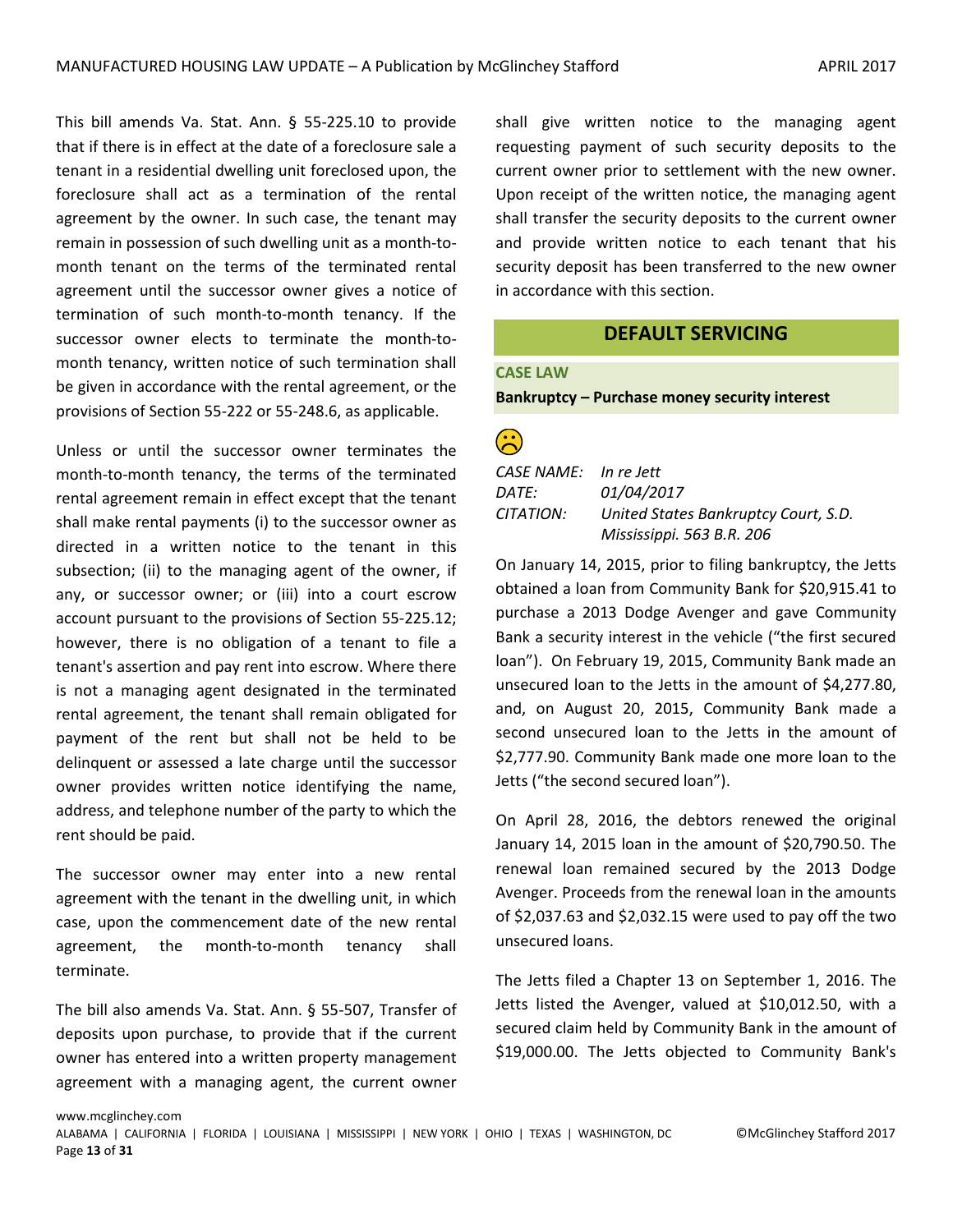secured claim, proposing to cramdown the claim. Community Bank objected to the Jetts' proposed plan.

The Court found that a purchase money security interest cannot exceed the price of what is purchased in the transaction wherein the security interest is created. The Court also found that, where no goods are purchased with the money obtained by loan, no purchase money security interest is created. And where a second loan of additional funds takes a security interest in purchase money collateral from a prior loan, the purchase money character of that original collateral is lost.

The Jetts' Objection to Pre–Petition Secured Claim of Community Bank was sustained, and the Objection to Confirmation of Plan filed by Community Bank was overruled.

### **CASE LAW**

**Bankruptcy – Purchase money security interest**



*CASE NAME: In re McPhilamy DATE: 01/31/2017 CITATION: United States Bankruptcy Court, S.D. Texas, Brownsville Division. --- B.R. ----. 2017 WL 435802*

Debtors sought confirmation of their Amended Plan, seeking to pay several loans cross-collateralized with two personal vehicles as wholly unsecured. The Court found that the Cross–Collateralized Loans were not subject to the hanging paragraph, 11 U.S.C. § 1325(a), and therefore Could be bifurcated and crammed down. Neither exception under the hanging paragraph applied to the Cross–Collateralized Loans because the creditor did not have a purchase-money security interest in the loans. Additionally, the second exception of the hanging paragraph did not apply to the Cross–Collateralized Loans entered into within one-year of Debtors' bankruptcy because motor vehicles are excluded from the phrase "any other thing of value." Therefore, the Debtors were free to bifurcate and cramdown the Cross–

Collateralized Loans. Consequently, Debtors' Amended Chapter 13 Plan was confirmed and the Trustee's Motion to Dismiss or Convert the Case was denied.

| <b>CASE LAW</b>                 |
|---------------------------------|
| <b>Bankruptcy - Foreclosure</b> |

# $\mathbf{\hat{c}}$

*CASE NAME: In re JASON ALAN HUBBARD, Debtor DATE: 03/28/2017 CITATION: United States Bankruptcy Court, M.D. Alabama. Slip Copy. 2017 WL 1169542*

The Debtor purchased a mobile home, financing the purchase. The indebtedness was secured by a security interest in the mobile home and a mortgage on the land upon which the mobile home sat. The loan went into default and 21st Mortgage Corporation ("the Bank") conducted a foreclosure sale on the land, at which time it purchased the property. The Bank subsequently brought suit against the Debtor, seeking to eject the Debtor from the property.

The Debtor filed a Chapter 13, proposing to "cure and maintain" the indebtedness to the Bank under his Plan. The Bank objected, contending that the Debtor's right to "cure and maintain" terminated at the time of the foreclosure sale. The Debtor claimed that there was no valid foreclosure sale because he did not receive any of the foreclosure notices sent by the Bank or their lawyers.

The Court rejected the Debtor's contention that he did not receive the notices and found that a debtor may not cure a mortgage delinquency after the property is sold at a foreclosure sale that is conducted in accordance with applicable nonbankruptcy law.

The Bank's objection was sustained and confirmation of the Plan was denied.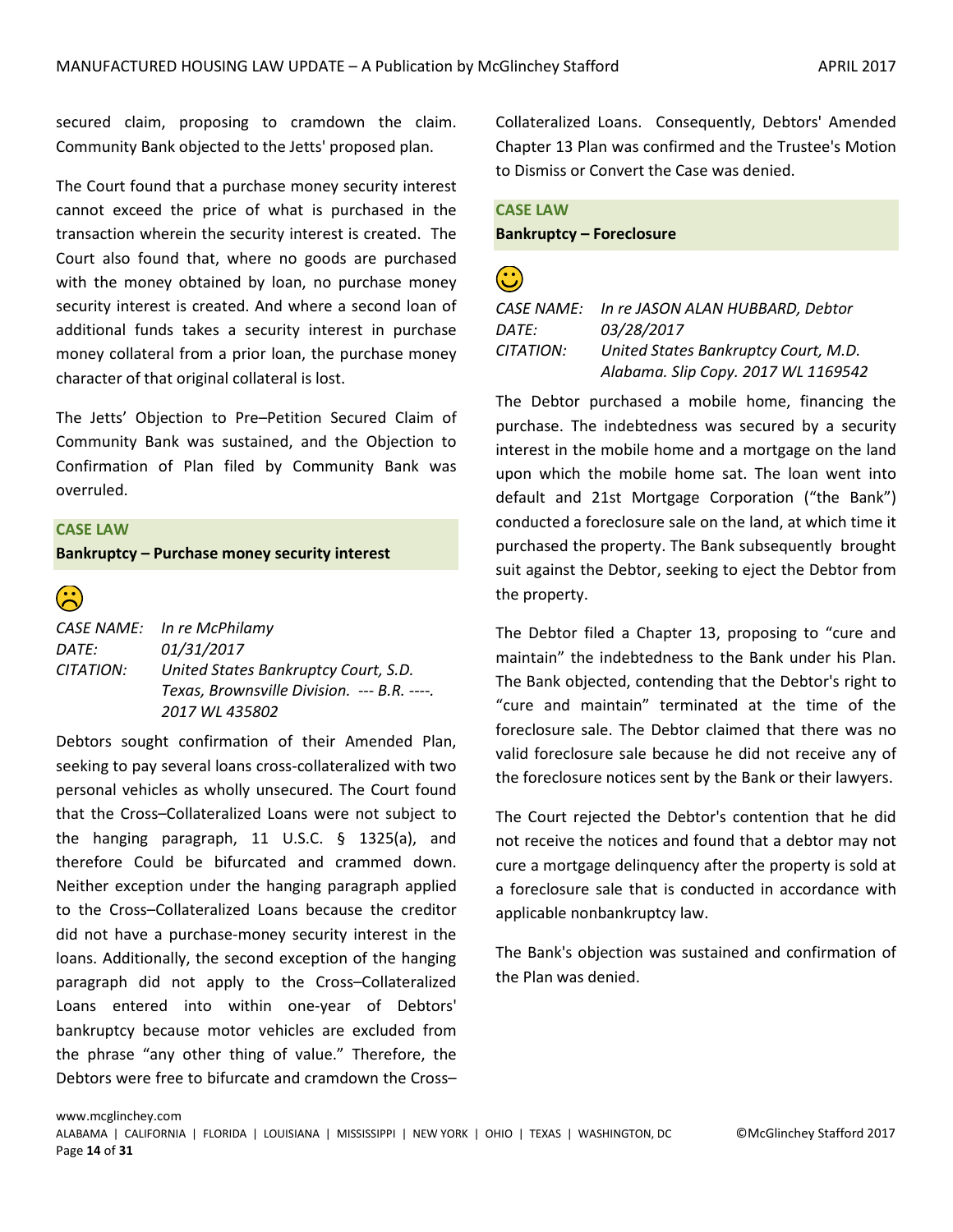# **CASE LAW Valuation**

# $\bigodot$

*CASE NAME: BRANDI BURGE, ET AL. v. FARMERS MUTUAL OF TENNESSEE. Additional Party Names: Daniel Layne, Sharon Layne DATE: 04/13/2017 CITATION: Court of Appeals of Tennessee. Slip Copy. 2017 WL 1372864*

This case makes the point that the value of MH can increase. Mrs. Burge maintained a mobile homeowner's insurance policy with Farmers Mutual of Tennessee. The policy provided coverage for direct physical loss or damage to her mobile home and her personal property because of fire. As co-owners of the mobile home, Mrs. Burge's parents, Sharon and Daniel Layne, were listed as additional insureds on the policy.

The day after the home was destroyed by fire, Sharon Layne contacted their local insurance agency to report the fire.

Almost one year after the fire occurred, Plaintiffs filed suit against Insurer, seeking to recover \$69,000 for the "face amount" of the policy coverage for the residence, \$34,500 as the limit on coverage for personal property (minus \$2,000 for an advanced payment for school clothing), and \$13,800 for additional living expenses, in addition to prejudgment interest, attorney's fees, and the statutory "bad faith penalty" set forth at Tennessee Code Annotated section 56-7-105.

The trial court awarded Plaintiffs \$65,000 for the value of the residence at the time of the fire, which was less than the coverage limit of \$69,000 that Plaintiffs sought to recover. The trial court awarded Plaintiffs \$34,500 for the loss of personal property, which was the policy limit they requested. The court awarded \$2,500 for additional living expenses (minus the \$2,000 advance already paid), which was also less than the policy limit of \$13,800 that Plaintiffs sought to recover for additional living expenses.

www.mcglinchey.com

The trial court awarded prejudgment interest at the rate of ten percent and imposed a statutory bad faith penalty of fifteen percent, noting Insurer's delays, its failure to pursue its claimed defense in an efficient manner, and the "harsh and rude treatment" Plaintiffs received from Insurer's adjuster and company representative. Insurer appealed.

The appeals court found that the trial court apparently valued the home at such a low figure due to general notions about the concept of depreciation. Plaintiff's "very credible" expert did not believe that Plaintiffs' mobile home had depreciated in value in light of the number of improvements that were made to the home. Furthermore, even the tax card listing an annual depreciation rate of 3.91% also listed the "depreciated value" of the same mobile home at \$84,348. As such, the Court modified the trial court's award of \$65,000 to an award of \$69,000 in accordance with the policy limit.

The Court also concluded that the trial court's award of \$34,500 in accordance with the limit on personal property coverage was supported by the evidence and affirmed the rest of the trial court's award.

# **CASE LAW**

### **Bankruptcy – Bifurcation**

# $\mathbf{\hat{c}}$

|                  | CASE NAME:     IN RE: BENJAMIN MATTHEW BENNETT |
|------------------|------------------------------------------------|
|                  | AND TERESIA ROBIN BENNETT, Debtors             |
| DATF:            | 04/20/2017                                     |
| <i>CITATION:</i> | United States Bankruptcy Court, N.D.           |
|                  | Iowa. Slip Copy. 2017 WL 1417221               |

Debtors lived in a manufactured home in a neighborhood operated by The Paddock. As a part of its business, The Paddock rents and sells manufactured homes that have been installed in its neighborhood.

Debtors rented the home from 2003 until 2007 when they purchased it from The Paddock. The Paddock provided financing for the home under a Manufactured Home Installment Contract and had a secured interest in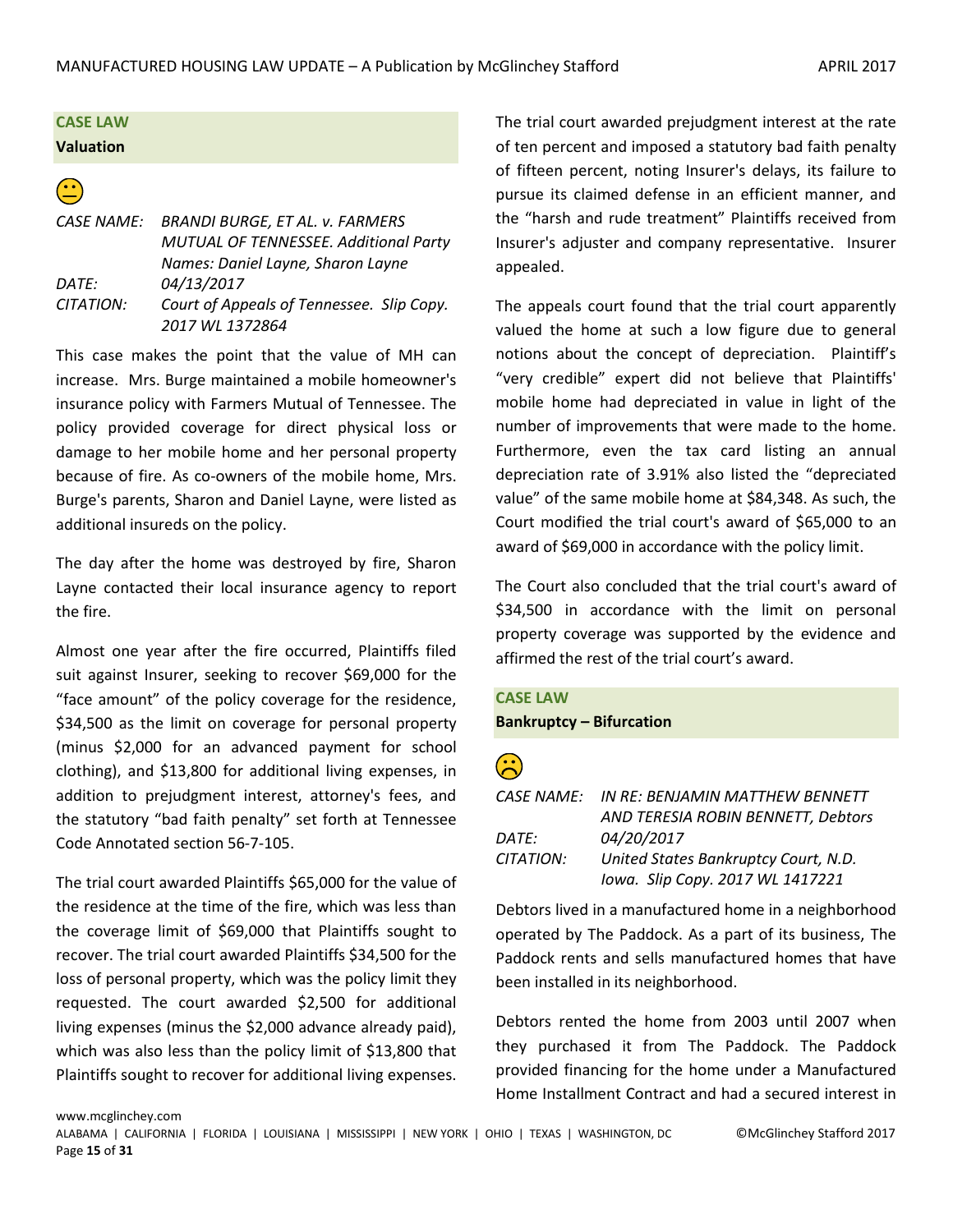the home. Debtors also entered into a 990 year lease for the lot under the home. Debtors paid The Paddock a \$134 monthly association fee under that lease. Debtors paid personal property tax for the home. The Paddock paid the real property tax for the lot.

Debtors filed a Chapter 13 plan that proposed bifurcating The Paddock's claim. The Paddock objected.

The Court found that the home was a manufactured home in a manufactured home community and, as a result, personal property under Iowa tax law. There was no evidence that The Paddock or Debtors had taken steps to convert the home to real property. Thus, the Court held that, under Iowa law, the home was not real property. Consequently, § 1322(b)(2) did not bar Debtors from bifurcating The Paddock's claim.

The Court noted that, under Iowa law, personal property becomes real property when it becomes a fixture. Personal property becomes a fixture when:

(1) it is actually annexed to the realty or to something appurtenant thereto;

(2) it is put to the same use as the realty with which it is connected; and

(3) the party making the annexation intends to make a permanent accession to the freehold.

According to the Court, the factual record showed at least minimal annexation.

As to whether the home was put to the same use as the realty, the Court found that the record could be read to show that Debtors used the home as a home while The Paddock used the real estate for income and continued possession. These are not necessarily the same use.

However, the Court found that the third prong is generally considered the most important and that the method of attachment here did not show an intent to make the home a permanent accession to the property. The home was more like a structure on blocks than a

structure deeply embedded into the ground. The home did not have a basement or a foundation. The home sat on piers and blocks, and The Paddock did not show that the piers were deeply embedded in the soil.

Further, because that structure to which the wheels and axels attach was still there, Debtors would simply need to reattach the wheels and axels to move the home and the home could be removed from the property and would not lose substantial value. And, although the Ground Lease agreement specified that the home be "permanently affixed," have "permanent footings," and that "the Land Owner and Resident agree that the home shall be installed as a permanent improvement and fixture," it also expressly contemplated that the home could in fact be removed from the property. The Paddock admitted at trial that Debtors could move the home but noted that they would forfeit their lease on the land if they did so.

The Paddock's objection to Debtors' plan treatment based on 11 U.S.C. § 1322(b)(2) was overruled.

**LEGISLATION West Virginia Default charges**

 **2017 WV S 344**. Enacted 4/24/2017. Effective 7/4/2017.

This bill amends W. Va. Code  $\S$  46A-2-115(3)(c), Limitation on default charges, to provide that all payments made to a creditor in accordance with the terms of any consumer credit sale or consumer loan (formerly, all amounts paid to a creditor arising out of any consumer credit sale or consumer loan) shall be credited upon receipt against payments due.

The bill amends W. Va. Code § 46A-3-111(1), Application of payments on account; rebate upon prepayment, refinancing or consolidation; judgments and interest on judgments, to add that all payments made to a creditor which do not comply with the terms of a precomputed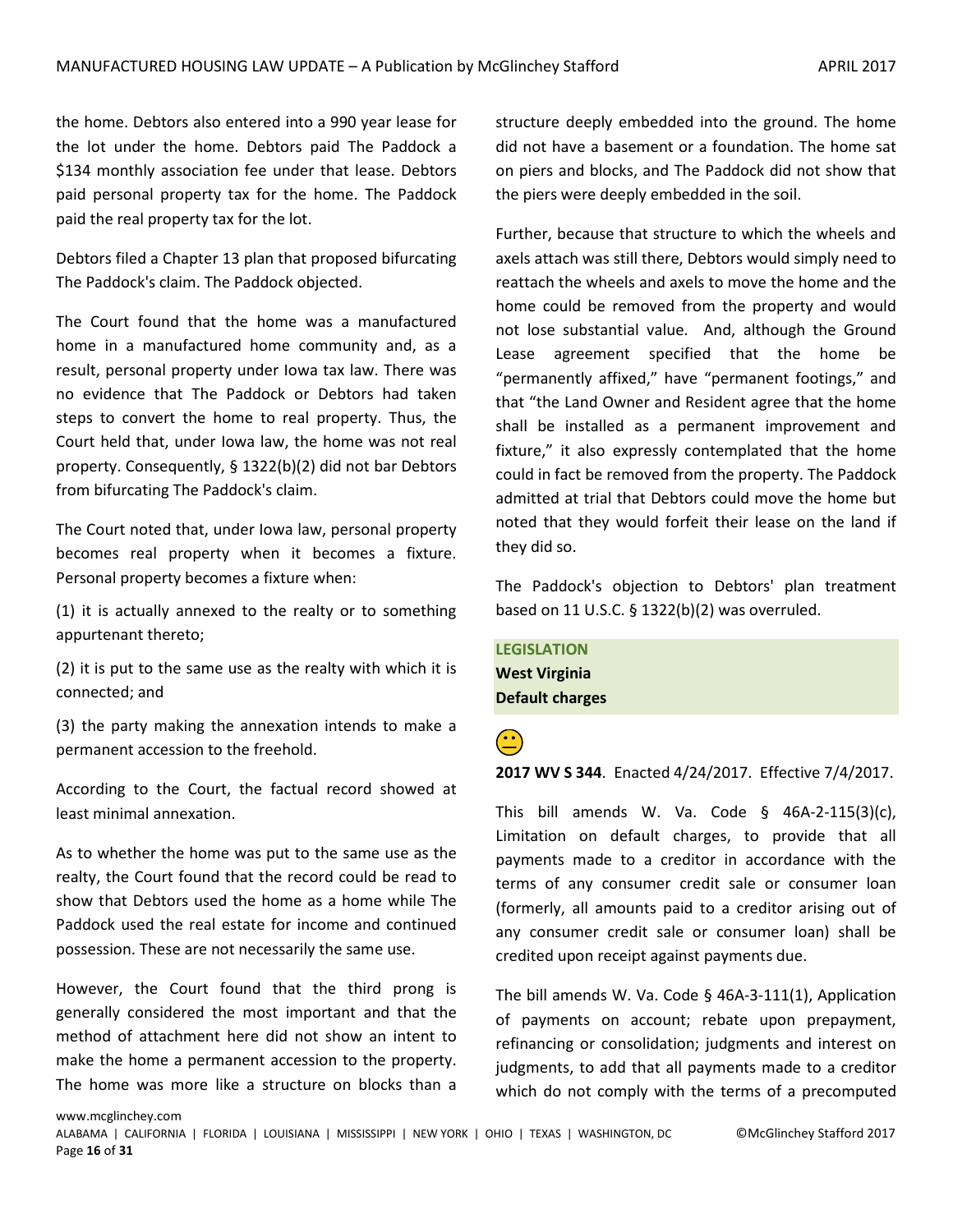consumer credit sale or consumer loan may be held in a suspense or unapplied funds account. The creditor must disclose to the consumer the total amount of funds held in a suspense or unapplied funds account. On accumulation of funds sufficient to cover a full payment in accordance with terms of the precomputed consumer credit sale or consumer loan agreement, the creditor shall apply the payment in accordance with this section. These amendments do not apply to credit card payments.

W. Va. Code § 46A-3-112(3), Delinquency charges on precomputed consumer credit sales or consumer loans, has been amended to provide that no delinquency charge may be collected on an installment which is paid in full within ten days after its scheduled or deferred installment due date, even though a delinquency or deferral charge on an earlier installment may not have been paid in full.

Formerly, this subsection provided added that, "for purposes of this subsection, payments shall be applied first to current installments, then to delinquent installments and then to delinquency and other charges."

The bill amends W. Va. Code § 46A-3-113(3), Delinquency charges on nonprecomputed consumer credit sales or consumer loans repayable in installments, to provide that no delinquency charge may be collected on an installment which is paid in full within ten days after its scheduled or deferred installment due date, even though a delinquency or deferral charge on an earlier installment may not have been paid in full.

Formerly, this subsection added that, "for purposes of this subsection, payments shall be applied first to current installments, then to delinquent installments and then to delinquency and other charges."

# **INSTALLATION**

**PROPOSED RULE Delaware Education - Crimes**

# $\bigodot$

This rule would amend 24 Del. Admin. Code §§ 4400-1.0 et seq., pertaining to crimes substantially related to the practice of manufactured home installation, as well as a provision on qualifying education.

The rule amends 24 Del. Admin. Code § 4400-4.1 to provide that completion of the HUD certification course satisfies the Delaware requirement that all applicants for licensure as a manufactured home installer successfully complete a Board-approved course.

The rule provides that training courses must provide at least twelve (12) (formerly, 15) hours of education.

The rule amends 24 Del. Admin. Code § 4400-16.0, Crimes Substantially Related to the Practice of Manufactured Home Installation or Installation Inspection, by removing the following from the list of crimes, or the attempt to commit or of a conspiracy to commit or conceal or of solicitation to commit, the conviction of which is deemed to be substantially related to the practice of manufactured home installation or manufactured home installation inspection in the State of Delaware, without regard to the place of conviction:

Criminal Penalties, Organized Crime and Racketeering. 11 Del.C. §1504;

Prohibited Acts A; penalties. 16 Del.C. §4751;

Prohibited Acts B; penalties. 16 Del.C. §4752;

Unlawful delivery of non-controlled substance. 16 Del.C. §4752A;

Prohibited Acts C; penalties. 16 Del.C. §4753;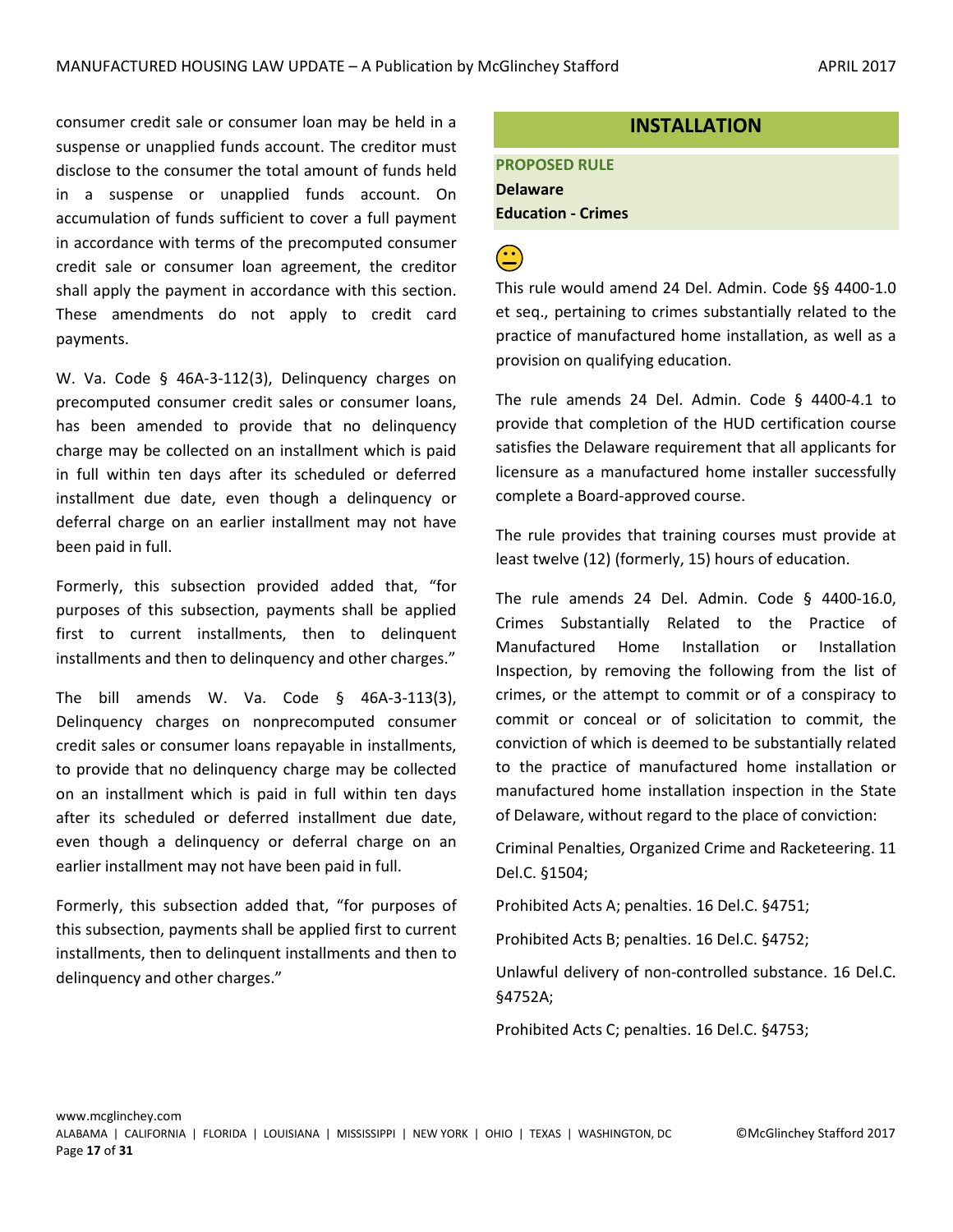Trafficking in marijuana, cocaine, illegal drugs, methamphetamines, Lysergic Acid Diethylamide (L.S.D.), designer drugs, or MDMA. 16 Del.C. §4753A;

Prohibited acts D; penalties. 16 Del.C. §4754;

Possession and delivery of non-controlled prescription dug. 16 Del.C. §4754A;

Prohibited acts; penalties. 16 Del.C. §4756;

Hypodermic syringe or needle; delivering or possessing; disposal; exceptions; penalties. 16 Del.C. §4757;

Distribution to persons under 21 years of age; penalties. 16 Del.C. §4761;

Purchase of drugs from minors; penalties. 16 Del.C. §4761A;

Distribution, delivery, or possession of controlled substance within 1,000 feet of school property; penalties; defenses. 16 Del.C. §4767;

Distribution, delivery or possession of controlled substance in or within 300 feet of park, recreation area, church, synagogue or other place of worship; penalties; defenses. 16 Del.C. §4768;

Drug paraphernalia. 16 Del.C. §4771(a) and (b);

Penalties [drug paraphernalia]. 16 Del.C. §4774; and

Criminal Penalties [for violation of §6003 or Regulations]. 7 Del.C. §6013.

The rule adds to the list:

Criminal impersonation of a police officer, firefighter, emergency medical technician (EMT), paramedic or fire police. 11 Del.C. §907B (formerly, this referred only to a police officer)

# **NOTICE OF INTENT TO PROMULGATE RULES Idaho Installation standards**



Idaho Admin. Code r. 07.03.12.

www.mcglinchey.com

Pursuant to Section 44-2201, Idaho Code, all used mobile and manufactured homes shall be installed in accordance with the Idaho Manufactured Home Installation Standard, as provided by rule. The Idaho Manufactured Home Installation Standard has not been updated since 2004, and the Division of Building Safety, the Board, and interested members of the industry desire to adopt a newer edition of the standard reflecting installation requirements and safety considerations currently applicable to the industry. Additionally, the Division is seeking to modify the annual training requirements for manufactured home installation inspectors. The Division seeks the participation of the affected industry, inspection authorities, interested parties, and the public at large in this rulemaking process to ensure that due consideration is given to the varying views about the adoption of a new edition of the Idaho Manufactured Home Installation Standard, as well as installation inspector requirements for application in Idaho.

# **LEGISLATION Kentucky**

**Department of Housing, Buildings and Construction**

 **2017 KY H 394**. Enacted 4/10/2017. Effective 6/28/2017.

This bill adds a new section to Ky. Rev. Stat. Ann. Chapter 198B to establish the Housing, Buildings and Construction Advisory Committee. The committee is to include at least one manufactured or mobile home retailer or certified installer.

The bill amends Ky. Rev. Stat. Ann. § 198B.030 to provide that the Department of Housing, Buildings and Construction shall perform all budgeting, procurement, and other administrative activities necessary for the statewide regulation and enforcement of building, construction, and inspection standards and codes. The department or commissioner shall submit any proposed administrative regulation to the committee and shall not

ALABAMA | CALIFORNIA | FLORIDA | LOUISIANA | MISSISSIPPI | NEW YORK | OHIO | TEXAS | WASHINGTON, DC ©McGlinchey Stafford 2017 Page **18** of **31**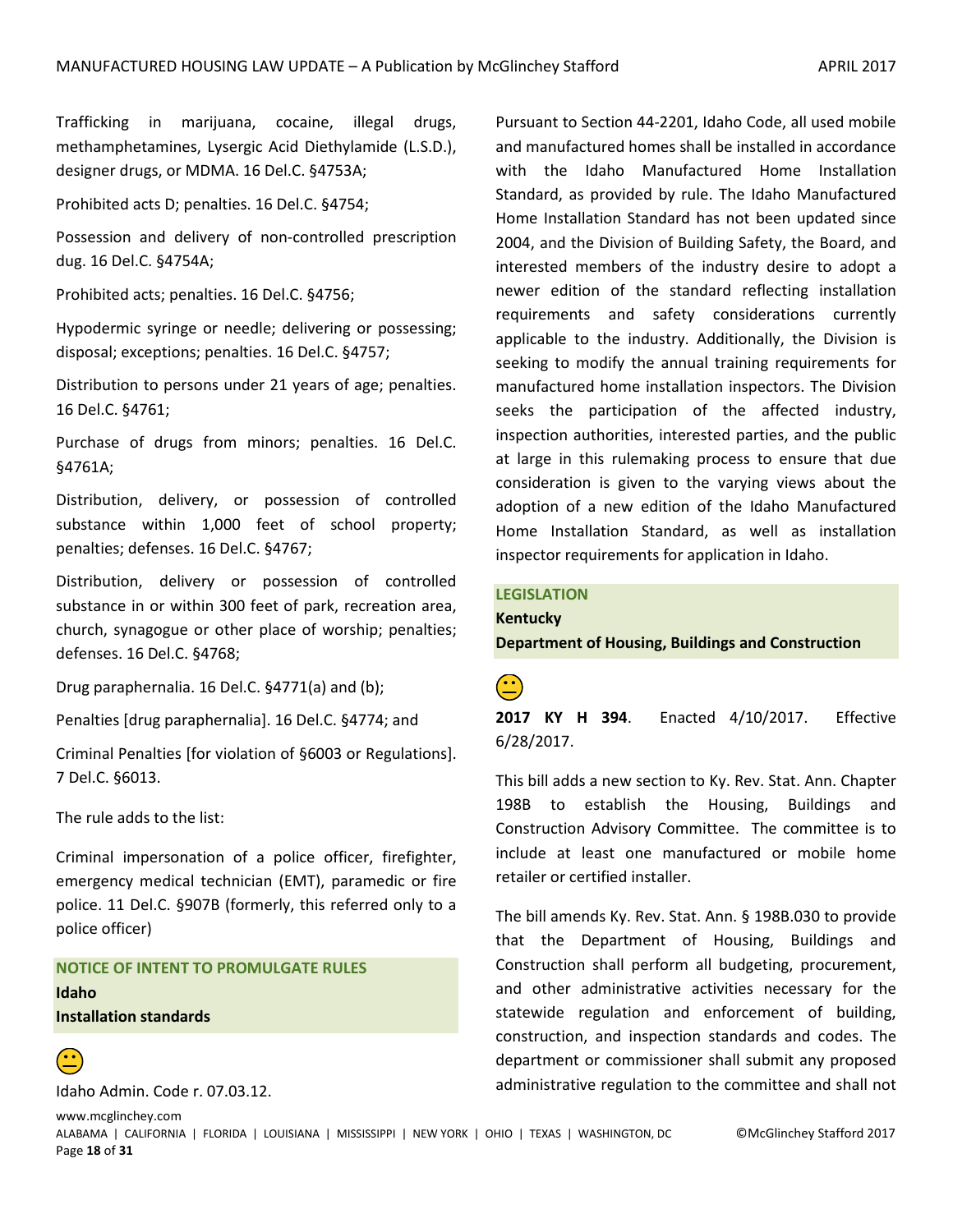promulgate the administrative regulation without giving the committee the opportunity to produce written comments, as required by subsection (8) of this section. If the committee chooses to produce written comments, the comments shall be attached to any public submission of the administrative regulation, including any filing under KRS Chapter 13A.

The bill amends Ky. Rev. Stat. Ann. § 227.550 by deleting the definition of "Board" as the Manufactured Home Certification and Licensure Board.

The bill amends Ky. Rev. Stat. Ann. § 227.570 to provide that the department shall promulgate administrative regulations in accordance with KRS Chapter 13A to:

(a) Establish a process for certifying installers, licensing retailers, and issuing certificates of acceptability to qualifying manufacturers pursuant to KRS 227.550 to 227.660;

(b) Establish and enforce standards and requirements for the installation of plumbing, heating, and electrical systems in manufactured homes and mobile homes and for previously owned recreational vehicles as it determines are reasonably necessary in order to protect the health and safety of the occupants and the public; and

(c) Establish and enforce standards and requirements for the body and frame design, construction, and installation of manufactured homes and mobile homes as it determines are reasonably necessary in order to protect the health and safety of the occupants and the public.

Formerly, the statute provided that these standards and requirements shall be those adopted by the Manufactured Home Certification and Licensure Board. If any part of 1976 Ky. Acts ch. 136 conflicts with Title 6 of the Federal Housing and Community Development Act of 1974, the federal act shall take precedence.

The amended statute also provides that all installations of manufactured homes and mobile homes shall be performed:

(a) By an installer certified by the department; and

(b) In accordance with the manufacturer's instructions, if available, or the current ANSI standard or the generally accepted industry standard as adopted by the department through the promulgation of an administrative regulation

A certified installer shall apply for a certified installer seal prior to installing a manufactured home or a mobile home. The department shall promulgate administrative regulations in accordance with KRS Chapter 13A to establish a schedule of fees and the requirements for purchase and application of the seal, report procedures, and attachment of the certified installer seal.

The bill repeals Ky. Rev. Stat. Ann. § 227.560 Manufactured Home Certification and Licensure Board-- Membership-- Compensation-- Meetings.

The bill provides that all duties, functions, rights, responsibilities, powers, obligations, records, equipment, staff, and supporting budgets of the Kentucky Board of Housing, Buildings and Construction; the Kentucky Board of Heating, Ventilation, and Air Conditioning Contractors; the Board of Boiler and Pressure Vessel Rules; the Manufactured Home Certification and Licensure Board; the Kentucky Single Family Dwellings Advisory Committee; the State Plumbing Code Committee; the Elevator Advisory Committee; and the Electrical Advisory Committee, as these boards and committees existed prior to the effective date of this Act and including the right to promulgate regulations, to determine whether to issue, suspend, or revoke a license, and to determine whether to issue a penalty to a licensee, shall be transferred to the Department of Housing, Buildings and Construction on the effective date of this Act. This shall include all duties, functions, rights, responsibilities, powers, and obligations of these boards and committees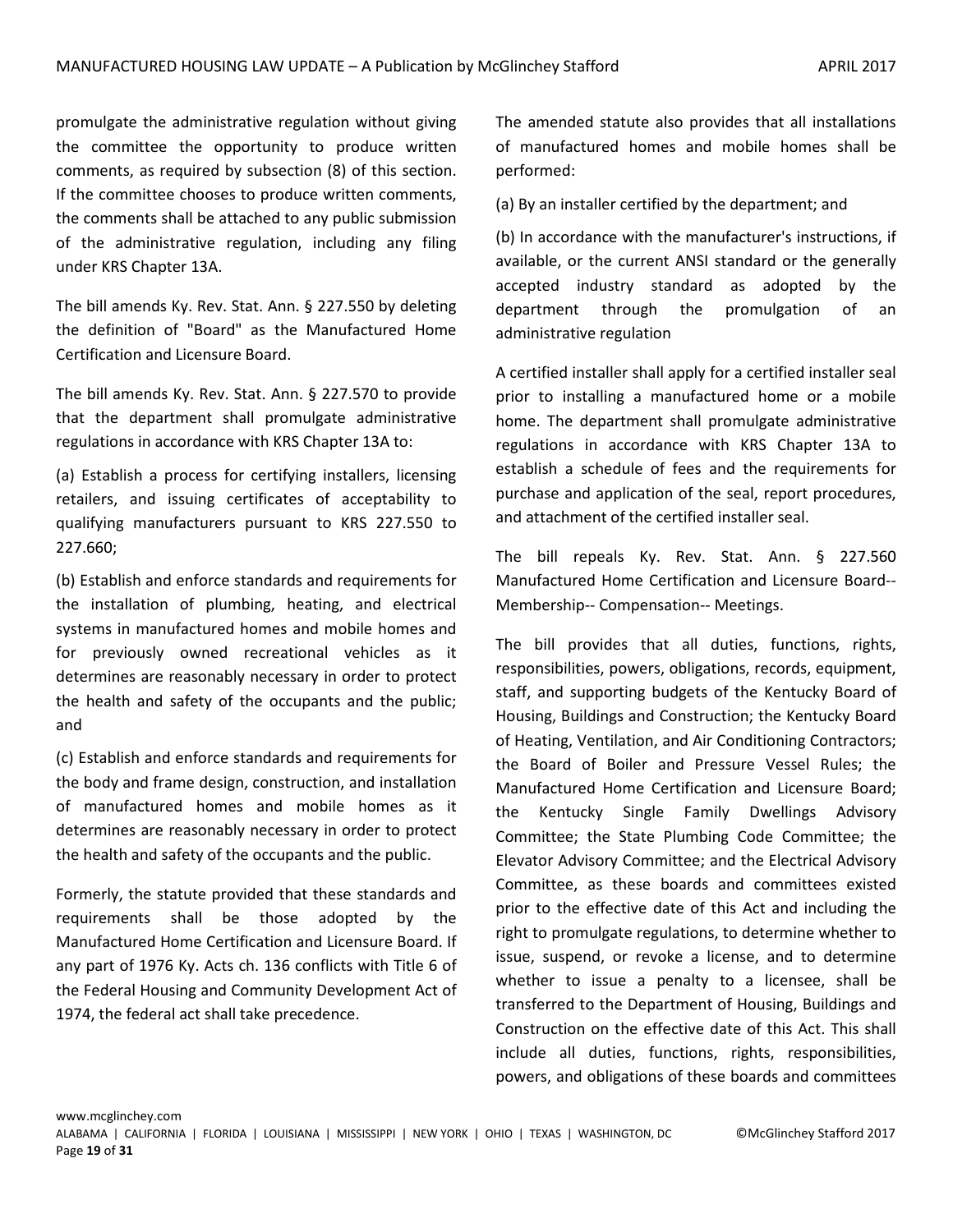as found in KRS Chapters 198B, 227, 236, and 318, and any other law.

All administrative regulations promulgated under the authority of the Kentucky Board of Housing, Buildings and Construction; Kentucky Board of Heating, Ventilation, and Air Conditioning Contractors; the Board of Boiler and Pressure Vessel Rules; the Manufactured Home Certification and Licensure Board; the Kentucky Single Family Dwellings Advisory Committee; the State Plumbing Code Committee; the Elevator Advisory Committee; and the Electrical Advisory Committee prior to the effective date of this Act shall remain in full force and effect, shall be deemed promulgated by the Department of Housing, Buildings and Construction, and shall be administered by the department.

#### **LEGISLATION**

**Virginia Nonconforming use**



Virginia

**2016 VA S 1173**. Enacted 3/13/2017. Effective 7/1/2017.

This bill amends Va. Code Ann. § 15.2-2307 to provide that if a structure is one that requires no permit, and an authorized local government official informs the property owner that the structure will comply with the zoning ordinance, and the improvement was thereafter constructed, a zoning ordinance may provide that the structure is nonconforming but shall not provide that such structure is illegal and subject to removal solely due to such nonconformity. In any proceeding when the authorized government official is deceased or is otherwise unavailable to testify, uncorroborated testimony of the oral statement of such official shall not be sufficient evidence to prove that the authorized government official made such statement.

**LEGISLATION Washington Penalties**

 **2017 WA H 1329**. Enacted 4/14/2017. Effective 7/23/2017.

This bill amends the monetary penalties imposed for infractions relating to mobile and manufactured home installation in Wash. Rev. Code § 43.22A.190.

The bill provides that a person found to have committed an infraction under this chapter may be assessed a monetary penalty of two hundred fifty dollars for the first infraction and not more than one thousand dollars for a second or subsequent infraction. The department of labor and industries shall set by rule a schedule of monetary penalties for infractions imposed under this chapter.

Formerly, this section provided that a person found to have committed an infraction under this chapter shall be assessed a monetary penalty one thousand dollars.

# **JAMES L. CLAYTON**

**RESOLUTION Tennessee To honor and commend**

**(<u>C</u>)**<br>2017 TN SR 19. Adopted 3/2/2017.

A RESOLUTION to honor and commend James L. Clayton, 2017 Governor's Arts Leadership Award recipient.

BE IT RESOLVED BY THE SENATE OF THE ONE HUNDRED TENTH GENERAL ASSEMBLY OF THE STATE OF TENNESSEE, that we honor and commend James L. Clayton, the 2017 Governor's Arts Leadership Award recipient and extend to him our best wishes for success in all of his future endeavors.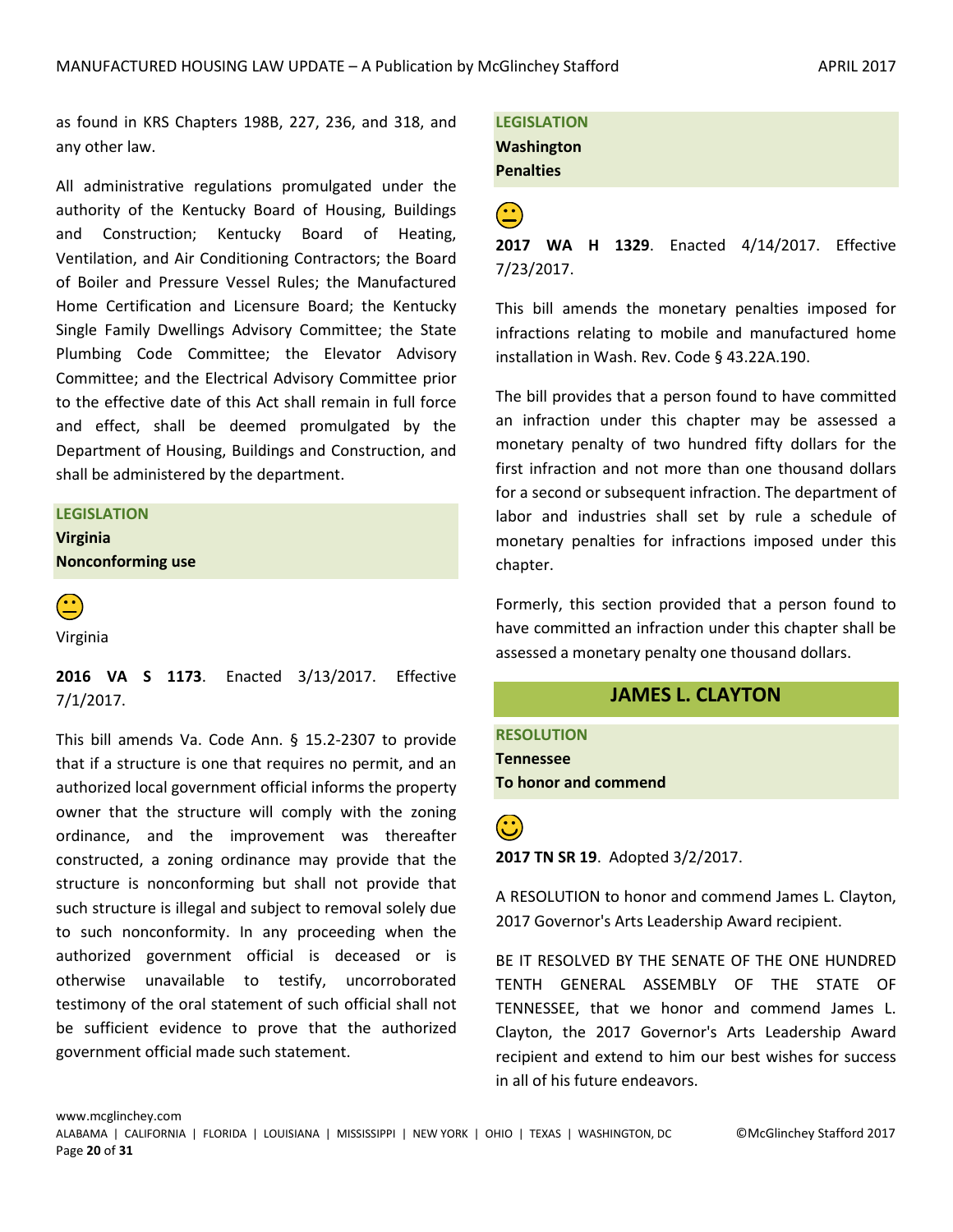# **LENDING**

# **LEGISLATION Indiana**

**Fees and charges -**



# **(<u>C</u>)**<br>**2017 IN H 1539**. Enacted 4/24/2017. Effective 7/1/2017.

This bill adds Ind. Code § 24-4.4-1-205 to provide that a mortgage licensee may carry on other business at a location where the licensee engages in first lien mortgage transactions unless the licensee carries on other business for the purpose of evasion or violation of this article.

The bill amends Ind. Code § 24-4.5-3-201, under the UCCC, to replace the term "loan origination fee" with "nonrefundable prepaid finance charge."

The bill amends Ind. Code § 24-4.5-3-209 to provide that, for purposes of this section, the collection of the amount of any conditionally waived closing costs (as allowed under section 202(d) of this chapter) by a creditor, as stipulated in the loan agreement, at the time of prepayment in full does not constitute a prepayment penalty and is not subject to the limitations set forth in this subsection.

The bill also replaces the term "loan origination fee" with "nonrefundable prepaid finance charge."

Ind. Code § 24-4.5-3-508 has been amended to replace the term "loan origination fee" with "nonrefundable prepaid finance charge."

The bill amends Ind. Code § 24-4.5-7-405 to provide that a licensee may carry on other business at a location where the licensee makes small loans unless the licensee carries on other business for the purpose of evasion or violation of this article.

Formerly, this section provided that a lender shall not conduct the business of making small loans under this chapter within an office, suite, room, or place of business where another business is solicited or engaged unless the lender obtains a written opinion from the director of the department of financial institutions that the other business would not be contrary to the best interests of consumers.

# **LICENSING**

<span id="page-20-0"></span>**LEGISLATION Alabama Manufactured Housing Commission**

**2017 AL H 109**. Enacted 3/6/2017. Effective immediately.

This bill extends the continuance of the Alabama Manufactured Housing Commission until October 1, 2021.

**PROPOSED RULE Delaware**

**Installer education**

This rule amends 24 Del. Admin. Code § 4400-4.1 to provide that completion of the HUD certification course satisfies the Delaware requirement that and all applicants for licensure as a manufactured home installer successfully complete a Board-approved course.

The rule provides that training courses must provide at least twelve (12) (formerly, 15) hours of education.

**NOTICE OF INTENT TO PROMULGATE RULES Idaho Installer/Retailer education**

Idaho Admin. Code r. 07.03.11.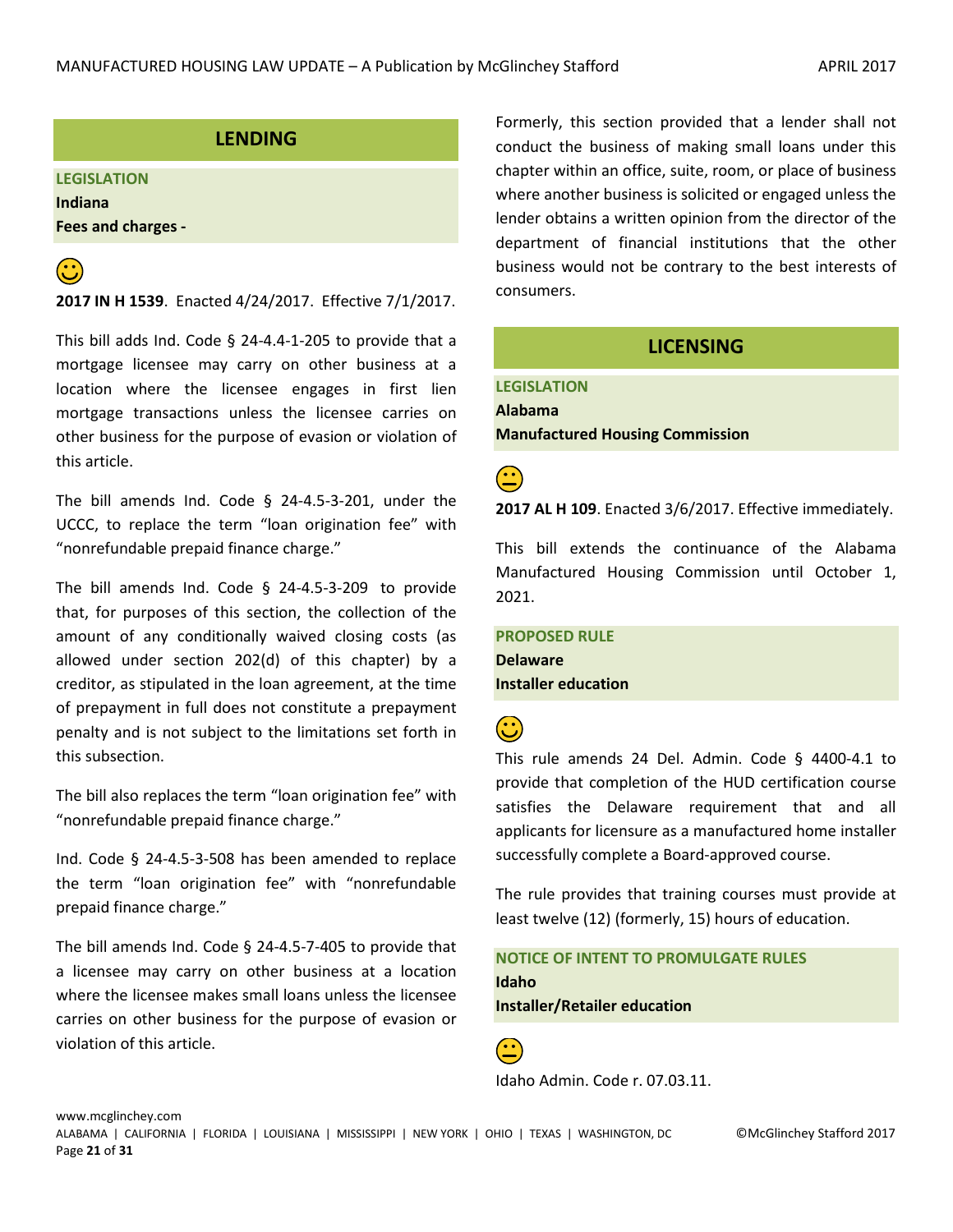Individuals licensed in the Manufactured and Mobile Home industry as installers and retailers who are installers are required to perform continuing education in order to renew their licenses. The Division of Building Safety, along with the Manufactured Housing Board and interested participants in the industry seek to modify the required amount of continuing education over a designated period to reflect a more practical and valuable schedule for licensees to acquire necessary education. The Division seeks the participation of the affected industry, interested parties, and the public at large in this rulemaking process to ensure that due consideration is given to the varying views about the adoption of education requirements for the renewal of manufactured home licenses in the state of Idaho.

# **LEGISLATION**

**Indiana Dealers**

**2017 IN H 1119**. Enacted 4/24/2017. Effective 7/1/2017.

This bill amends Ind. Code § 9-13-2-42 to provide that the definition of "dealer" includes a person that:

(1) sells;

(2) offers to sell; or

(3) advertises for sale;

including directly by the Internet or other computer network, at least twelve (12) vehicles within a twelve (12) month period. The term includes a person that sells manufactured homes. A dealer must have an established place of business that meets the minimum standards prescribed by the secretary of state under rules adopted under IC 4-22-2.

The bill amends Ind. Code § 9-32-11-1 to include manufactured home dealers as persons who must be licensed to engage in the business of buying, selling, or manufacturing motor vehicles.

The bill also amends Ind. Code § 16-41-27-32 to provide that a government body may not regulate or restrict the ability of a:

- (1) mobile home community:
- (A) owner; or
- (B) manager; or
- (2) manufactured home community:
- (A) owner; or
- (B) manager;

to obtain a dealer's license or to sell a mobile home or manufactured home located within the owner's or manager's mobile home community or manufactured housing community.

# **LEGISLATION Indiana Dealers**

**2017 IN H 1488**. Enacted 4/25/2017. Effective 7/1/2017.

This bill amends Ind. Code § 9-13-2-50 to provide that "Established place of business" means premises owned or leased and continuously occupied by a dealer licensed or applying to be licensed under IC 9-32 for the primary purpose of the business activity for which the dealer is licensed or applying to be licensed that:

(1) contains a permanent enclosed building or structure for the purpose of carrying out the business for which the dealer is licensed or applying to be licensed under IC 9-32; and

(2) meets any additional requirements established by IC 9-32 or rules adopted by the Secretary of State under IC 4-22-2.

The bill amends Ind. Code § 9-32-2-4 to provide that "Automobile auction" means a person whose primary business consists of arranging, managing, sponsoring,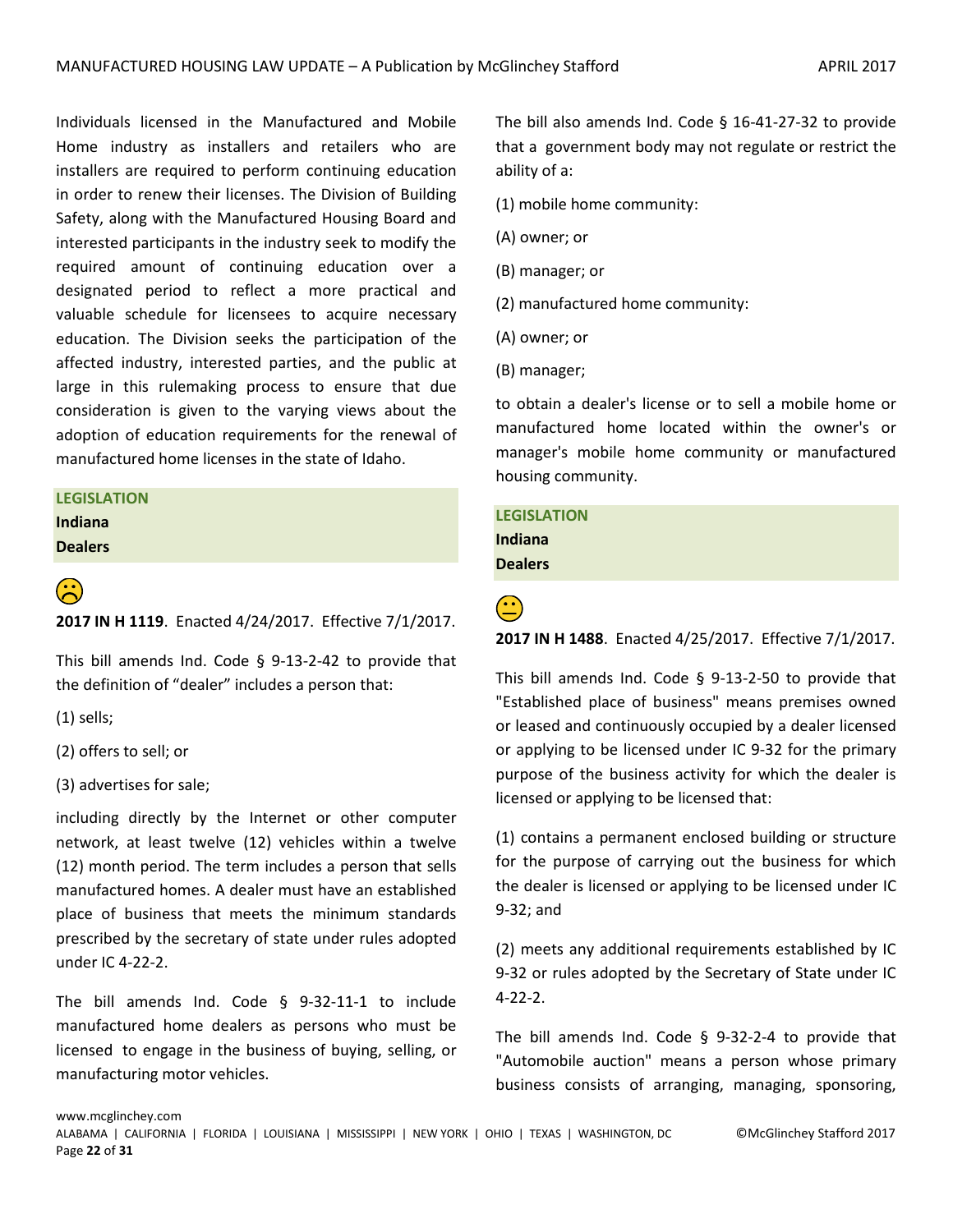advertising, hosting, carrying out, or otherwise facilitating the auction of more than three (3) motor vehicles or watercraft on the basis of bids by persons acting for themselves or others, within a twelve (12) month period.

Formerly, "Automobile auction" meant a person that, as part of the person's business arranges, manages, sponsors, advertises, hosts, carries out, or otherwise facilitates facilitating the auction of more than three (3) motor vehicles on the basis of bids by persons acting for themselves or others, within a twelve (12) month period.

The bill amends Ind. Code § 9-32-2-6 to provide that "broker" does not include:

1) a dealer licensed under this article or an employee of a dealer licensed under this article acting in an employment arrangement with the dealer, if the motor vehicle being sold is a motor vehicle in the dealer's inventory or is subject to a consignment agreement between the dealer and the owner of the motor vehicle;

(2) a distributor licensed under this article, or an employee of a distributor licensed under this article and acting in an employment arrangement with the distributor, if the sale being arranged is a sale to a dealer licensed under this article; or

(3) a manufacturer licensed under this article, or an employee of a manufacturer licensed under this article and acting in an employment arrangement with the manufacturer, if the sale being arranged is a sale to a dealer licensed under this article.

The bill adds Ind. Code  $\S$  9-32-2-9.9 to provide that "Dealer owner" means the following:

(1) For a licensed or applicant dealer, other than a manufacturer, that is a corporation, each officer, director, and shareholder having a ten percent (10%) or greater ownership interest in the corporation.

(2) If no officer, director, or shareholder has a ten percent (10%) or greater ownership interest in the corporation, one (1) or more officers, directors, or shareholders designated in writing by the board of directors.

(3) If the licensed or applicant dealer, other than a manufacturer, is a sole proprietorship, the proprietor.

(4) If the licensed or applicant dealer, other than a manufacturer, is a partnership, each partner.

(5) If the licensed or applicant dealer, other than a manufacturer, is a limited liability company, each member of the company.

(6) For a licensed or applicant manufacturer, one (1) or more officers, directors, or shareholders designated in writing by the manufacturer.

Ind. Code § 9-32-2-18.7 is amended to provide that "Personal information" does not include:

(1) the name of a dealer owner;

(2) the name of a representative of a:

(A) manufacturer; or

(B) distributor;

(3) the name of the zoning official who signed a dealer license application or zoning affidavit related to a dealer license application;

(4) the name of the lessor of a dealer's established place of business;

(5) the name of a dealer's registered agent; or

(6) the name, address, or telephone number of the established place of business of a:

(A) business; or

(B) dealer.

The bill amends Ind. Code § 9-32-2-25 to provide that "Transfer dealer" means a person that transfers ownership of at least twelve (12) motor vehicles during a twelve (12) month period as part of the person's primary business.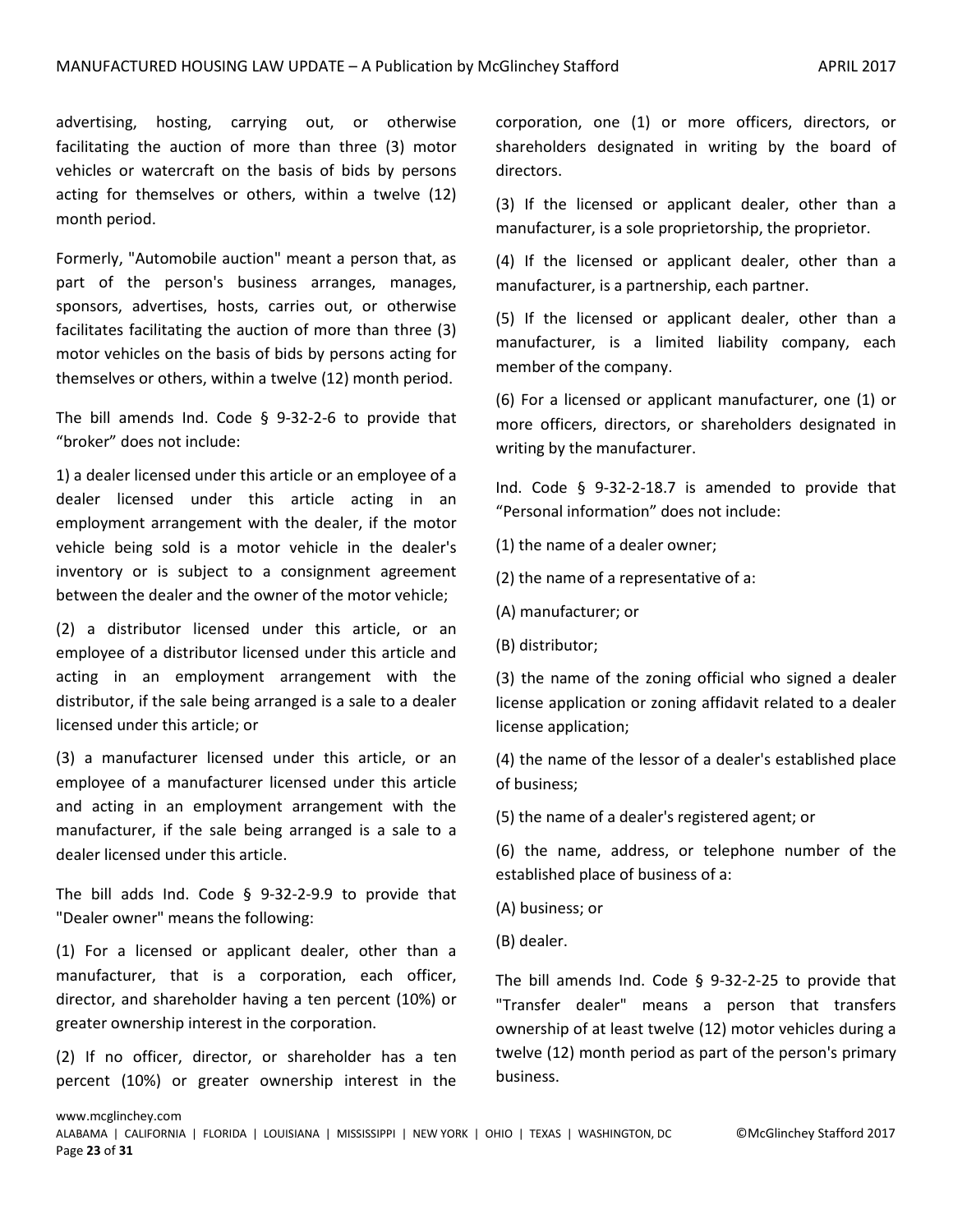- (b) "Transfer dealer" does not include:
- (1) a manufacturer;
- (2) a distributor;
- (3) a converter manufacturer;
- (4) a watercraft dealer;
- (5) an automotive mobility dealer;
- (6) an automotive auction;
- (7) a person engaged in the business of:
- (A) storing vehicles;
- (B) furnishing supplies for vehicles;
- (C) providing towing services for vehicles; or
- (D) repairing vehicles; or

(8) a person whose primary business is selling motor vehicles.

Ind. Code § 9-32-3-4 now provides that the secretary may accept payment of a correct fee by guaranteed electronic check.

The bill amends Ind. Code § 9-32-11-6 to provide that, if a dealer's:

- (1) business name, including a doing business as name;
- (2) established place of business address;
- (3) business entity type;
- (4) contact information; or
- (5) dealer owner;

changes, the dealer shall submit to the secretary an application for approval of the change not later than ten (10) days after the change in a manner prescribed by the secretary.

If the change is to information described in subsection (1) or (2), the dealer shall remit a fee of five dollars (\$5) with the notification and submit any additional information necessary to obtain an amended dealer license. The fee is nonrefundable, and the secretary shall retain the fee.

Ind. Code § 9-32-11-8.5 has been added to provide that if a dealer's license is lost or destroyed, the dealer must apply for a replacement dealer license in a manner prescribed by the secretary.

The bill amends Ind. Code § 9-32-16-11 to provide that the dealer must, for the entire licensing period, have an established place of business with a physical Indiana address. The dealer may not have a mailing address that differs from the actual location of the business. At the discretion of the secretary, an exemption may be granted for dealers with an established place of business in a location not serviced by the United States Postal Service to allow a post office box to be used as a mailing address. A dealer using a post office box for this reason must notify the division in writing with the dealer's application.

Before the secretary may issue a license to a dealer, the following must submit to a national criminal history background check (as defined in IC 10-13-3-12) or expanded criminal history check (as defined in IC 20-26- 2-1.5) administered by the state police:

- (1) Each dealer owner.
- (2) Each dealer manager.

If a dealer adds or changes a dealer owner or dealer manager after issuance of the initial license, the dealer must submit an application for a change in ownership in a manner prescribed by the secretary not later than ten (10) days after the change. The new dealer owner or dealer manager shall submit to a national criminal history background check or expanded criminal history check.

Following licensure under this article, a dealer shall, not later than ninety (90) days after the entry of an order or judgment, notify the division in writing if the dealer owner or dealer manager has been convicted of a:

(1) felony within the past ten (10) years;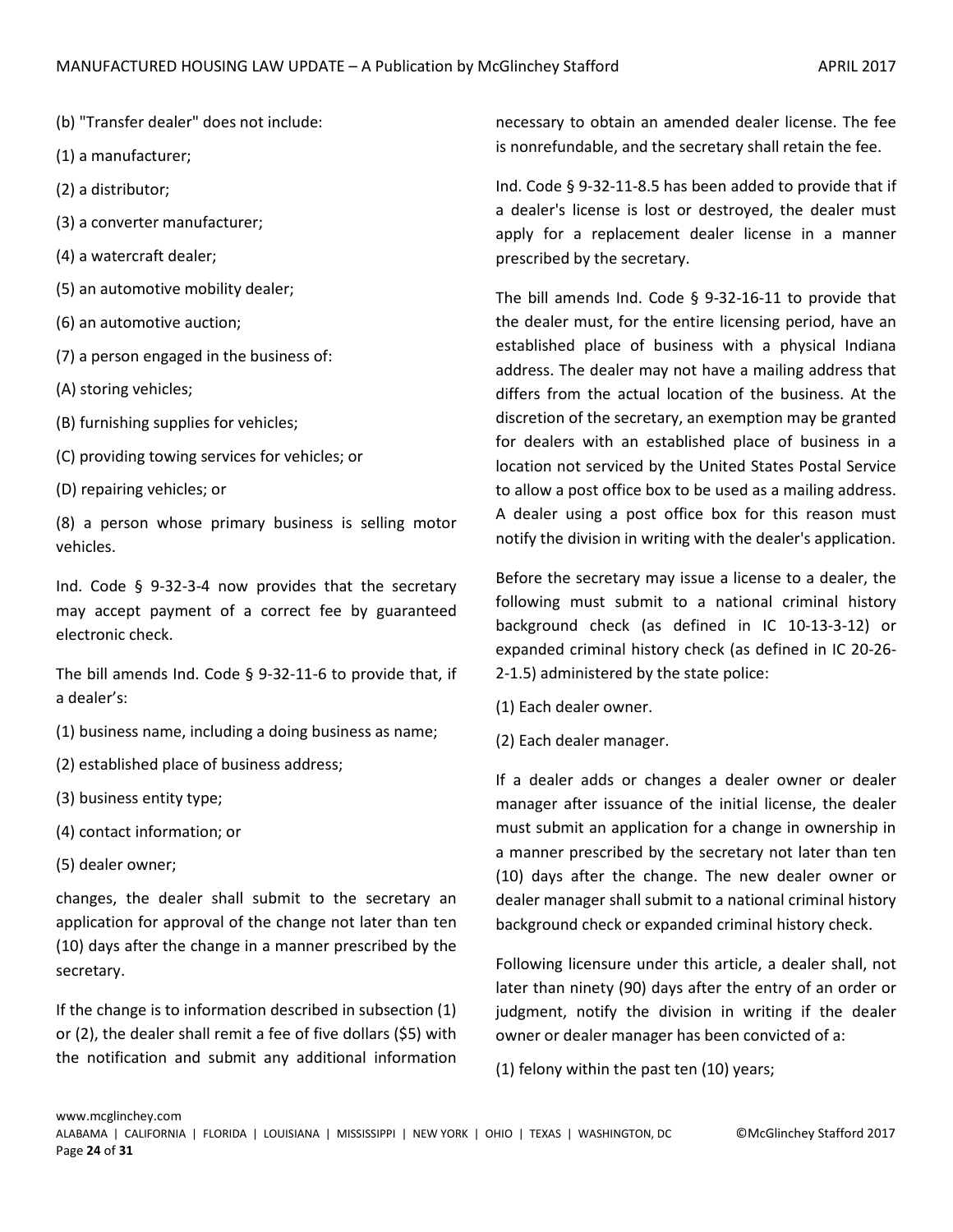(2) felony or misdemeanor involving theft or fraud; or

(3) felony or misdemeanor concerning an aspect of business involving the:

(A) offer;

(B) sale;

(C) financing;

(D) repair;

(E) modification; or

(F) manufacture;

of a motor vehicle or watercraft.

The bill amends Ind. Code § 9-32-16-16 to provide that a dealer license or endorsement issued under this article or by the bureau of motor vehicles under IC 9-23 (before its repeal) may not be:

(1) loaned;

(2) leased;

(3) sold;

(4) transferred;

(5) copied;

(6) altered; or

(7) reproduced.

**NMLS INFORMATION New York Transition**

www.mcglinchey.com

# $\hat{\mathbf{e}}$

Companies holding the NY Exempt Mortgage Banker License-MH are required to submit a license transition request through NMLS by filing a Company Form (MU1) and an Individual Form (MU2) for each of their control persons by June 30, 2017. The NY Exempt Mortgage Banker License-MH is now available in NMLS to submit the transition request. The transition to NMLS for this license is required. Additionally, for each branch holding

a NY Exempt Mortgage Banker Branch License-MH, a company must complete and submit a Branch Form (MU3) through NMLS.

Note: Companies that already have a record in NMLS and have submitted these forms in the past do not need to re-enter company information into NMLS. However, companies will need to identify the business activities the company conducts and the states in which the various activities are conducted, select the appropriate license in NY, and complete a few state-specific fields.

It is important that current licensees have the appropriate transition number available when completing and submitting their Company Form (MU1), so they are not charged a new application fee. Please utilize the Institution Number (C800xx) listed on the initial Exempt Mortgage Banker License approval letter you received from the Department. Article 12-D, Section 590.1(a).

### **PROPOSED RULE**

**North Carolina Manufacturers – Retailers - Installers**

11 N.C. Admin. Code 08 .0904.

This rule would delete the requirement that an application to be licensed as a manufactured housing manufacturer or dealer include a criminal history record check consent form signed by each owner, partner and officer of the corporation, and any other documentation or materials required by G.S. 143.143.10A.

The rule would also require that the application for license as a manufactured set-up contractor include the following:

(1) The name of the person or business applicant;

(2) The business address of applicant;

(3) The state under whose laws the applicant firm or corporation is organized or incorporated;

ALABAMA | CALIFORNIA | FLORIDA | LOUISIANA | MISSISSIPPI | NEW YORK | OHIO | TEXAS | WASHINGTON, DC ©McGlinchey Stafford 2017 Page **25** of **31**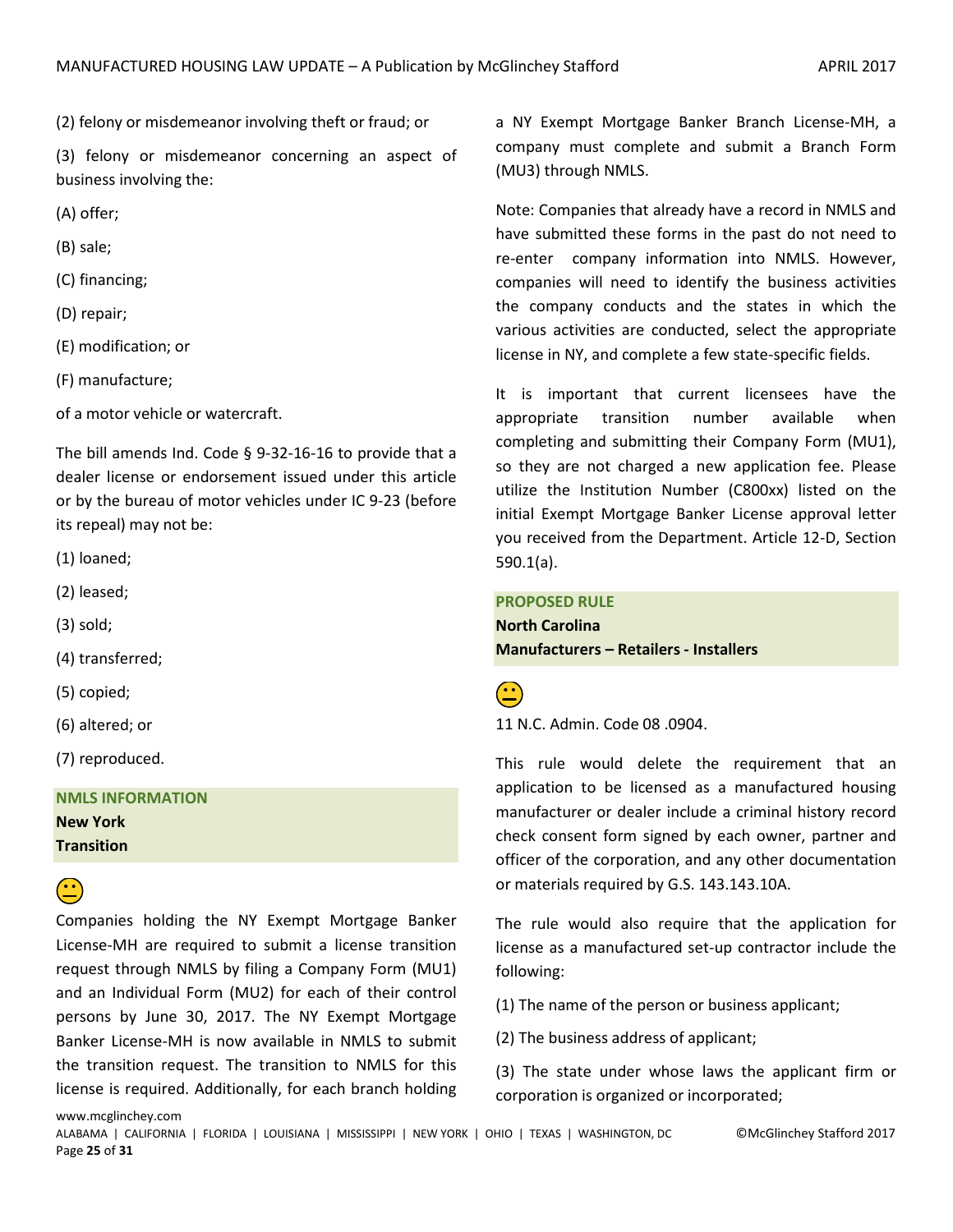(4) A resume' of each owner, partner, or officer of the corporation. Each resume' shall include education and a complete job history, as well as a listing of residences for the last seven years;

(5) Type of license applied for;

(6) Signature of the person with authority to legally obligate the applicant;

(7) A statement that the appropriate bond is attached; and

(8) A criminal history record check consent form signed by each owner, partner and officer of the corporation with their initial application, and any other documentation or materials required by G.S. 143- 143.10A.

#### **LEGISLATION**

**Washington Wholesale vehicle dealers**

**2017 WA H 1722**. Enacted 4/14/2017. Effective immediately.

This bill enacts a new section to provide that, effective July 1, 2017, the department of licensing may not issue any new wholesale vehicle dealer licenses.

Effective July 1, 2018, the department of licensing may not renew any wholesale vehicle dealer licenses.

This section expires October 31, 2019.

The bill also makes conforming amendments.

# **SALES AND WARRANTIES**

# **CASE LAW Removal motion**

| CASE NAME: | Spencer v. CMH Homes, Inc.         |
|------------|------------------------------------|
| DATE:      | 03/30/2017                         |
| CITATION:  | United States District Court, M.D. |
|            | Pennsylvania. Slip Copy. 2017 WL   |
|            | 1178052                            |

Plaintiffs purchased a manufactured home from the CMH Defendants. Pursuant to the purchase agreement, the CMH Defendants agreed to place the manufactured home on top of a poured wall foundation and employed the RCR Defendants to pour the wall foundation.

Shortly after moving into the home, plaintiffs observed a crack in the foundation and discussed the crack in the foundation wall with the CMH and RCR Defendants.

Several months later, plaintiffs notified the CMH Defendants of additional issues with their home and filed a nine-count complaint in the Court of Common Pleas of Columbia County, asserting eight state law causes of action against the CMH Defendants and RCR Defendants, as well as a violation of the Magnuson-Moss Warranty Improvement Act. The CMH Defendants filed a notice of removal. Plaintiffs and the RCR Defendants filed a joint motion to remand, alleging the CMH Defendants failed to properly obtain the written consent of the RCR Defendants to remove the action.

The CMH Defendants argued that the "unique circumstances presented in this matter"—namely an arbitration provision—required the Court to exercise its discretion and retain jurisdiction over the case.

The Court noted that the CMH Defendants cited no binding authority for the proposition that an arbitration provision compels federal courts to retain jurisdiction when confronted with a defect in the removal procedure, and the Court's research has uncovered none. Rather,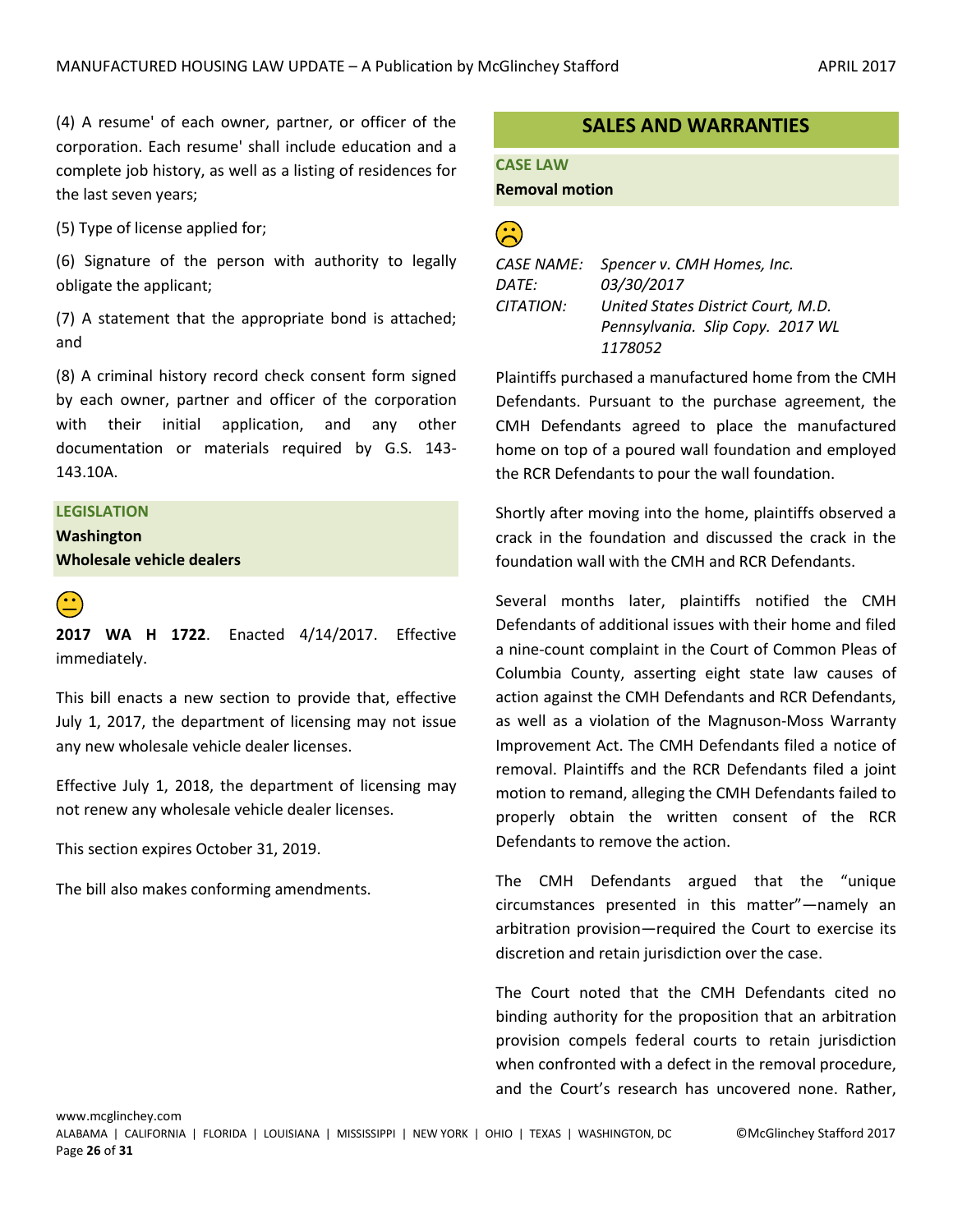federal law requires that in cases involving multiple defendants, "all defendants who have been properly joined and served must join in or consent to the removal of the action."

Here, the RCR Defendants provided no indication that they joined the CMH Defendants' notice of removal. The RCR Defendants also failed to file a separate written consent to removal. Instead, the RCR Defendants filed a motion to remand this matter. Thus, the CMH Defendants' notice of removal was defective, and the Court remanded the action to state court.

# **PROPOSED RULE**

**California Fee and tax waivers**



This rule was formerly adopted as an emergency rule effective 1/23/2017.

The purpose of these proposed regulations is to permanently establish requirements for the Fee and Tax Waiver Program, which allows owners of manufactured homes/mobilehomes to register the home in the current homeowners' name(s) and participate in the Waiver Program. This program will permit those homeowners who otherwise have not been able to transfer title of ownership to their names due to delinquent fees and taxes from previous owners and/or themselves. If applicants complete the Waiver Program process, the Waiver Program will:

•release all Department liens related to delinquent fees/taxes;

•waive all outstanding Department charges based on certain dates as mandated by statute;

•provide applicant(s) a conditional certificate of title and record conditional ownership for manufactured homes/mobilehomes that are subject to local property tax that will authorize property tax waivers with the local county tax collector;

•accept a tax liability certificate or a tax clearance certificate issued to applicants that have been deemed eligible for tax waiver from the county tax collector;

•record the applicant(s) as the registered owner(s) once the requirements of registration with fee and tax waiver relief have been satisfied; and

•provide the approved registered owner with the appropriate registration and titling documentation.

The specific sections to be permanently added by this proposed action are Cal. Code Regs. tit. 25, §§ 5535, 5535.5, 5536, and 5536.5.

# **LEGISLATION**

**Washington Notice of acceptance/rejection**

**2017 WA S 5244**. Enacted 4/17/2017. Effective 7/23/2017.

This bill amends Wash. Rev. Code § 46.70.180 to provide that a vehicle dealer may inform a buyer or lessee regarding the unconditional acceptance or rejection of the contract, lease, or financing by sending an email message to the buyer's or lessee's supplied email address, by phone call, by leaving a voice message or sending a text message to a phone number provided by the buyer or lessee, by in-person oral communication, by mailing a letter by first-class mail if the buyer or lessee expresses a preference for a letter or declines to provide an email address and a phone number capable of receiving a free text message, or by another means agreed to by the buyer or lessee or approved by the department, effective upon the execution, mailing, or sending of the communication and before expiration of the "bushing" period.

Formerly, this section provided when a dealer informs a buyer or lessee regarding the unconditional acceptance or rejection of the contract, lease, or financing by an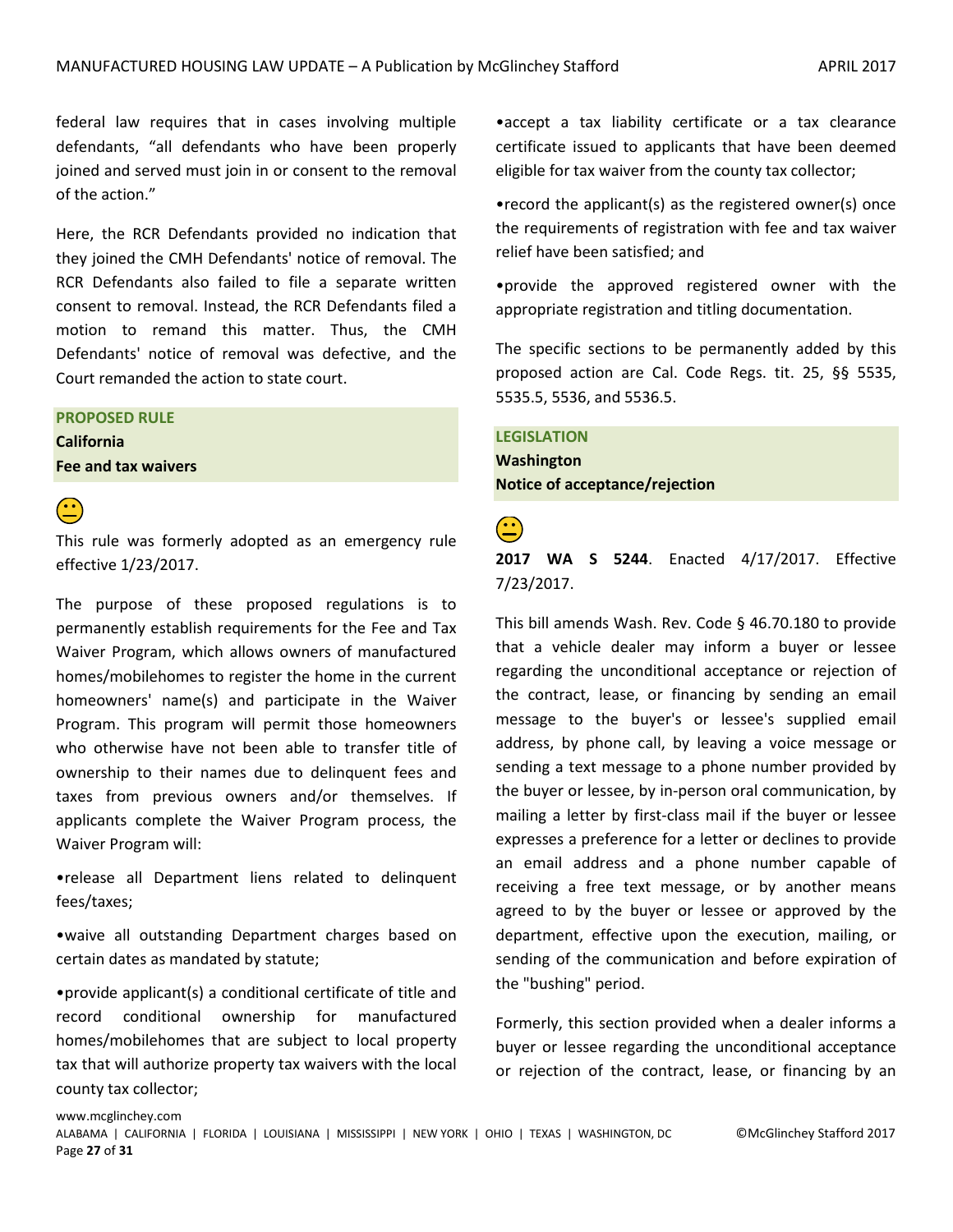electronic mail message, the dealer must also transmit the communication by any additional means.

# **TITLING AND PERFECTION**

**LEGISLATION Nebraska Electronic titling**



 **2017 NE L 263**. Enacted 4/27/2017. Effective immediately.

This bill amends Neb. Rev. Stat. § 60-144 to provide that, beginning January 1, 2019, if a vehicle if a vehicle is stored and kept for the greater portion of the calendar year in Nebraska, the application for a certificate of title may be filed with the county treasurer of any county.

The bill provides that an approved licensed dealer participating in the electronic dealer services system act may apply for a certificate of title for a vehicle to the county treasurer of any county or the Department of Motor Vehicles in a manner provided by the electronic dealer services system.

The bill amends Neb. Rev. Stat. § 60-149 to provide that an approved licensed dealer participating in the electronic dealer services system of this act may collect the fees for issuance of a certificate of title prescribed by this section and shall remit any such fees to the appropriate county treasurer or the department.

Neb. Rev. Stat. § 60-155 has been amended to provide that an approved licensed dealer participating in the electronic dealer services system of this act may collect the fees for notation of a lien prescribed by this section and shall remit any such fees to the appropriate county treasurer or the department.

The bill amends Neb. Rev. Stat. § 60-164 to provide that, beginning January 1, 2019, a licensed dealer may file a lien electronically as prescribed by the department.

The bill adds a new section to provide that, beginning January 1, 2019, if a certificate of title is an electronic certificate of title record, upon application by an owner or a lienholder and payment of the fee prescribed, the following changes may be made to a certificate of title electronically and without printing a certificate of title:

(1) Changing the name of an owner to reflect a legal change of name;

(2) Removing the name of an owner with the consent of all owners and lienholders; or

(3) Adding an additional owner with the consent of all owners and lienholders.

Amended Neb. Rev. Stat. § 60-166 provides that, in the event of (a) the transfer of ownership of a vehicle by operation of law as upon inheritance, devise, or bequest, order in bankruptcy, insolvency, replevin, or execution sale or as provided in sections 30-24,125, 52-601.01 to 52-605, 60-1901 to 60-1911, and 60-2401 to 60-2411, (b) the engine of a vehicle being replaced by another engine, (c) a vehicle being sold to satisfy storage or repair charges, or (d) repossession being had upon default in performance of the terms of a chattel mortgage, trust receipt, conditional sales contract, or other like agreement, and upon acceptance of an electronic certificate of title record after repossession (adding, and upon acceptance of an electronic certificate of title record after repossession, in addition to the title requirements in this section), in addition to the title requirements in this section, the county treasurer of any county or the department, upon the surrender of the prior certificate of title or the manufacturer's or importer's certificate, or when that is not possible, upon presentation of satisfactory proof of ownership and right of possession to such vehicle, and upon payment of the appropriate fee and the presentation of an application for certificate of title, may issue to the applicant a certificate of title thereto.

Neb. Rev. Stat. § 60-385 has been amended to provide that an approved licensed dealer participating in the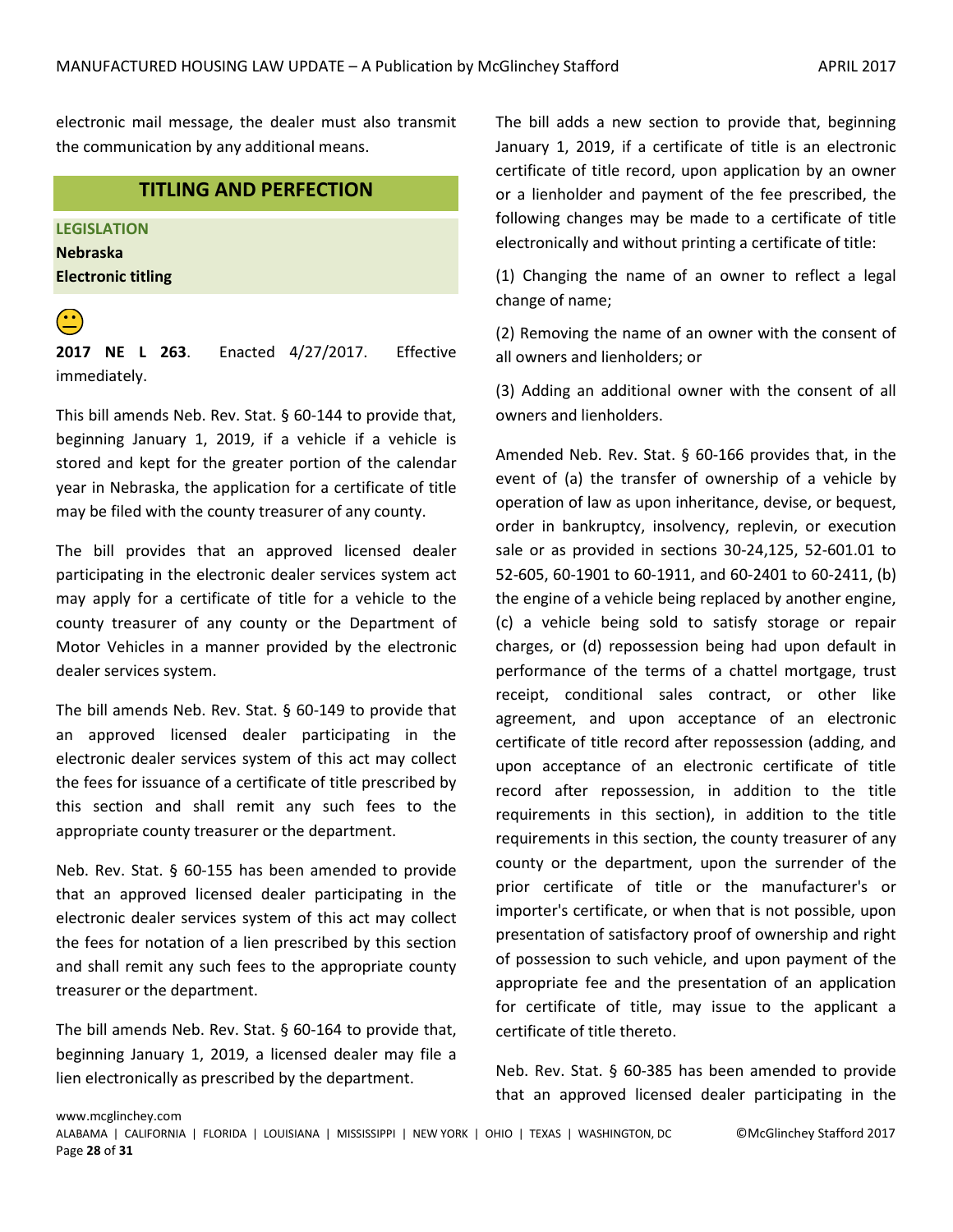electronic dealer services system may submit an application for registration electronically to the appropriate county treasurer or the department.

Neb. Rev. Stat. § 60-3,141 has been amended to provide that an approved licensed dealer participating in the electronic dealer services system may collect all motor vehicle taxes, motor vehicle fees, and registration fees as agent for the appropriate county treasurer and the department in a manner provided by such system.

While acting as agents pursuant to the above, any approved licensed dealers participating in the electronic dealer services system shall in addition to the taxes and registration fees collect one dollar and fifty cents for each registration of a motor vehicle or trailer of a resident of the State of Nebraska and four dollars and fifty cents for each registration of a motor vehicle or trailer of a nonresident. The county treasurer shall credit such additional fees collected by the county treasurer or any approved licensed dealer participating in the electronic dealer services system to the county general fund in a manner provided by such system.

The bill adds a new section to provide that, beginning January 1, 2019, the Department of Motor Vehicles shall develop an electronic dealer services system for implementation. The Director of Motor Vehicles shall approve a licensed dealer for participation in the system. A licensed dealer may voluntarily participate in the system and provide titling and registration services. A licensed dealer who chooses to participate may collect from a purchaser of a vehicle, who also chooses to participate, all appropriate certificate of title fees, notation of lien fees, registration fees, motor vehicle taxes and fees, and sales taxes. All such fees and taxes collected shall be remitted to the appropriate county treasurer or the department as provided in the Motor Vehicle Certificate of Title Act, the Motor Vehicle Registration Act, and the Nebraska Revenue Act of 1967.

In addition to the fees and taxes described in subsection (1) of this section, a participating licensed dealer may charge and collect a service fee not to exceed fifty dollars from a purchaser electing to use the electronic dealer services system.

An approved licensed dealer who chooses to participate shall use the system to electronically submit title, registration, and lien information to the Vehicle Title and Registration System maintained by the department.

The director may remove a licensed dealer's authority to participate in the electronic dealer services system for any violation of the Motor Vehicle Certificate of Title Act, the Motor Vehicle Industry Regulation Act, the Motor Vehicle Registration Act, or the Nebraska Revenue Act of 1967, for failure to timely remit fees and taxes collected under this section, or for any other conduct the director deems to have or will have an adverse effect on the public or any governmental entity.

An approved licensed dealer participating in the electronic dealer services system shall not release, disclose, use, or share personal or sensitive information contained in the records accessible through the electronic dealer services system as prohibited under the Uniform Motor Vehicle Records Disclosure Act, except that a licensed dealer may release, disclose, use, or share such personal or sensitive information when necessary to fulfill the requirements of the electronic dealer services system as approved by the department. An approved licensed dealer participating in the electronic dealer services system shall be responsible for ensuring that such licensed dealer's employees and agents comply with the Uniform Motor Vehicle Records Disclosure Act.

The department may adopt and promulgate rules and regulations governing the eligibility for approval and removal of licensed dealers to participate in the electronic dealer services system, the procedures and requirements necessary to implement and maintain such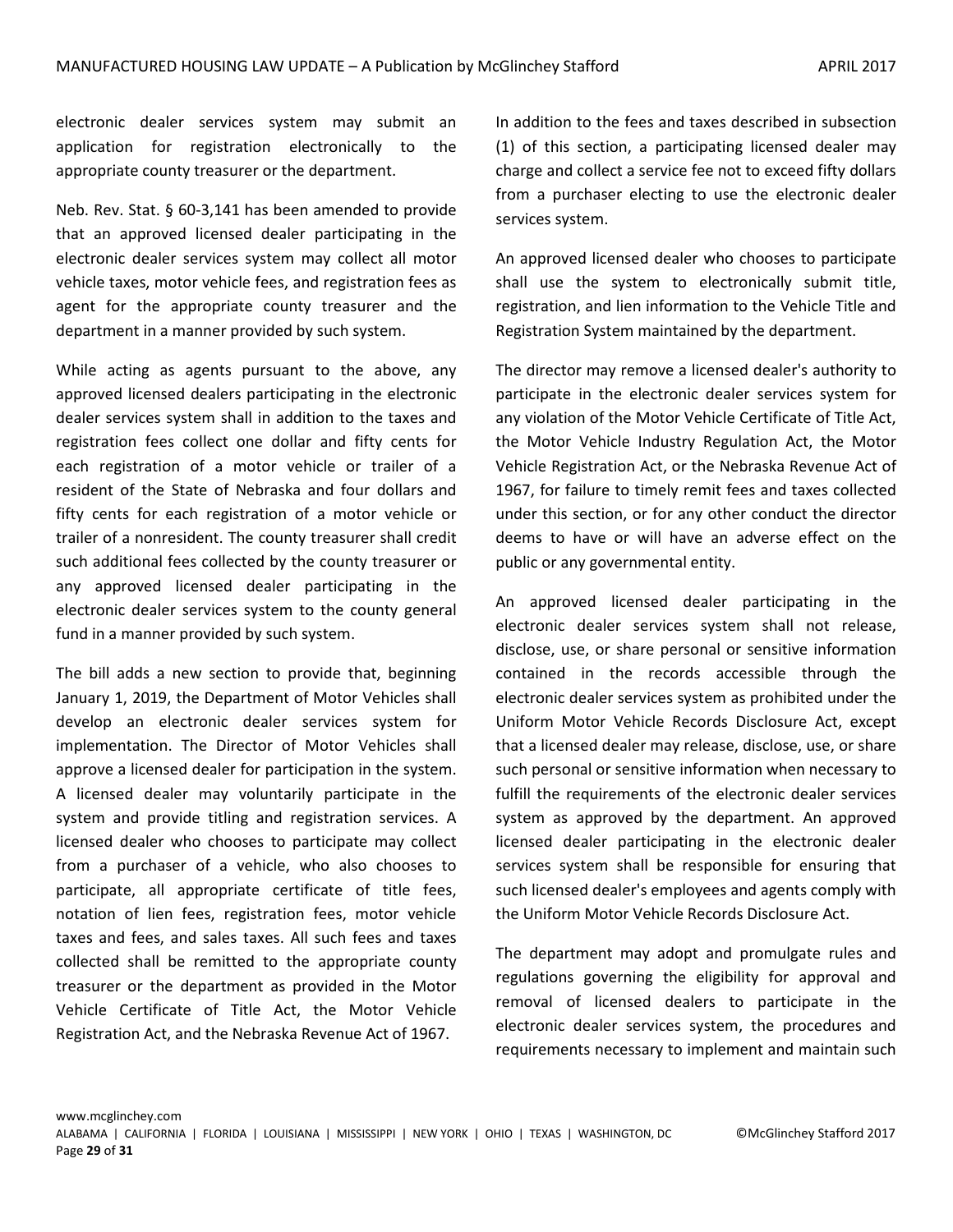system, and the procedures and requirements for approved licensed dealers participating in such system.

The department shall implement the electronic dealer services system on a date to be determined by the director but not later than January 1, 2021.

#### **LEGISLATION**

**West Virginia Retitling**



#### **2017 WV S 658**. Enacted 4/25/2017. Effective 7/5/2017.

This bill amends W. Va. Code § 17A-3-12b to establish a procedure whereby mobile and manufactured homes may be retitled provided certain conditions are met.

The bill provides that the commissioner shall reinstate and reissue any title for a mobile home or manufactured home which was previously titled in the state and for which the title was canceled when the owner of the home seeks to sever the home from the real property and applies for a certificate of title in accordance with the provisions of this section. For purposes of this subsection, "owner" means the owner, secured lender of foreclosed or surrendered property, owner of real property who takes possession of an abandoned manufactured home on the property or other person who has the legal right to the manufactured home through legal process.

The bill requires that the owner file with the clerk of the county commission where the real property is located an affidavit that includes or provides for all of the following information:

(A) The manufacturer and, if applicable, the model name of the mobile or manufactured home;

(B) The vehicle identification number and serial number of the mobile or manufactured home;

www.mcglinchey.com ALABAMA | CALIFORNIA | FLORIDA | LOUISIANA | MISSISSIPPI | NEW YORK | OHIO | TEXAS | WASHINGTON, DC ©McGlinchey Stafford 2017 Page **30** of **31** (C) The legal description of the real property on which the mobile or manufactured home is or was placed,

stating that the owner of the mobile home or manufactured home also owns the real property;

(D) Certification that there are no security interests in the mobile home or manufactured home that have not been released by the secured party; and

(E) A statement by the owner that the home has been or will be physically severed from the real property.

The owner must submit to the commissioner:

(A) A copy of the affidavit filed in accordance with the above; and

(B) Verification that the manufactured home has been severed from the real property.